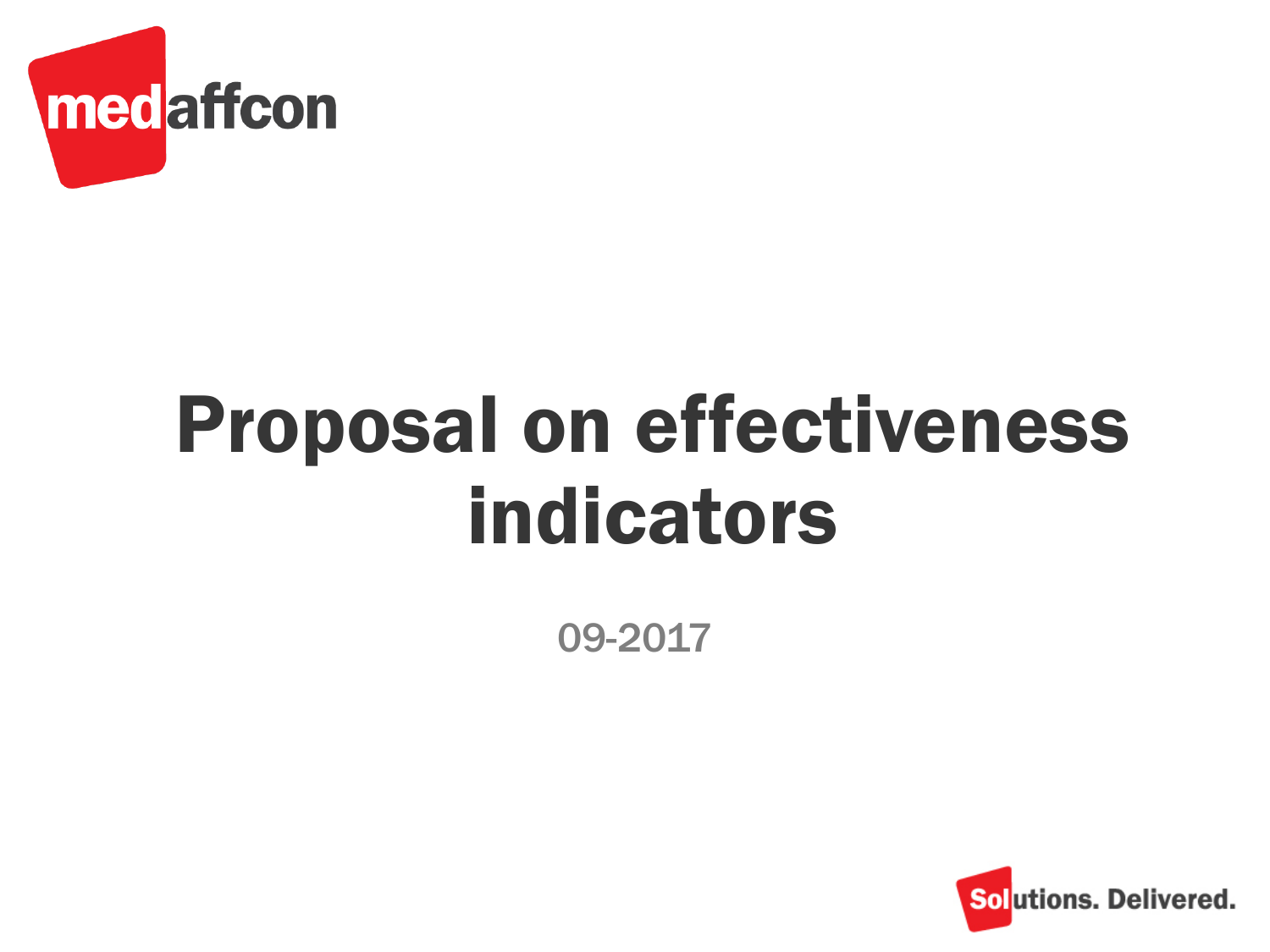# Background of the project

- Improving effectiveness is one of the central aims of the ongoing social and healthcare reform
- Information on the effectiveness of treatments is increasingly needed in future healthcare decision-making
- Pharma Industry Finland wants to participate in the societal discussion on treatment effectiveness by presenting its own model on how impact assessments could be made in the future
	- http://www.laaketeollisuus.fi/uutiset/laaketeollisuus-ry-kaynnistaa[tutkimuksen-laakehoidon-vaikuttavuudesta-terveydenhuollossa \(in F](http://www.laaketeollisuus.fi/uutiset/laaketeollisuus-ry-kaynnistaa-tutkimuksen-laakehoidon-vaikuttavuudesta-terveydenhuollossa)innish)
- The aim of the development project is to produce indicators for measuring effectiveness in healthcare
- Medaffcon conducts the project commissioned by Pharma Industry **Finland** 
	- <http://www.medaffcon.fi/en/vaikuttavuuden-arviointi-terveydenhuollossa/> (in English)
- The development project is funded by Pharmaceutical Industry Research Foundation

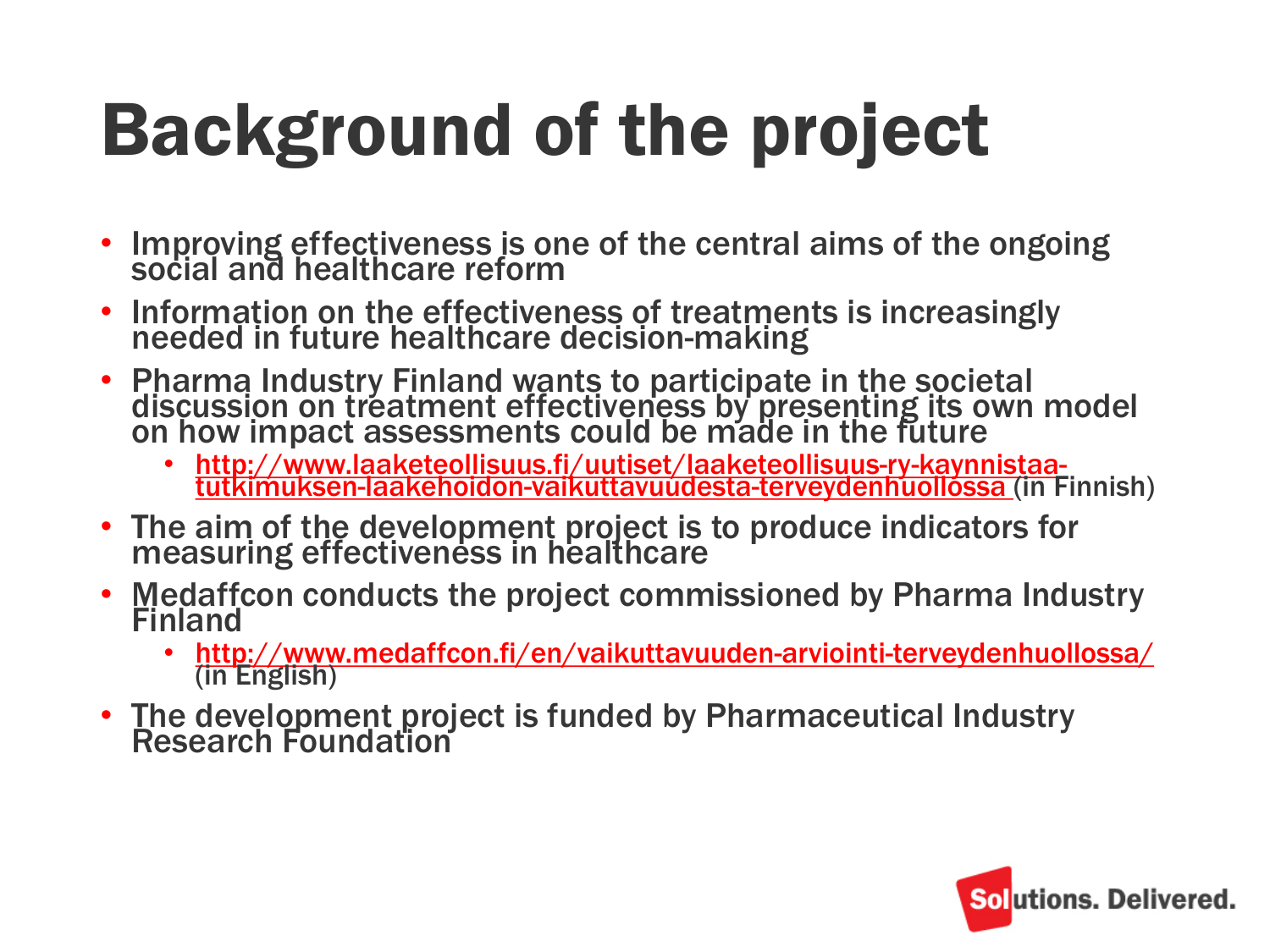### The project is part of national and international discussion

**Providing effective services is part of the [social and healthcare](http://alueuudistus.fi/en/frontpage)** 

**reform**

**Cost and effectiveness [indicators by THL /](https://www.thl.fi/fi/tutkimus-ja-asiantuntijatyo/hankkeet-ja-ohjelmat/sote-tietopohjan-kehittamishanke/kansallisen-mittariston-valmistelu-kuva-indikaattorit-) MoSAH**

**Effectiveness evaluation [as part of the PERFECT](https://www.thl.fi/en/web/thlfi-en/research-and-expertwork/projects-and-programmes/perfect-performance-effectiveness-and-cost-of-treatment-episodes)  project**

> **[Government suggestion f](http://tietokayttoon.fi/julkaisu?pubid=18701)or the national performance measurement framework for social and healthcare services**

THL, National Institute for Health and Welfare MoSAH, Ministry of Social Affairs and Health ICHOM, International Consortium for Health Outcomes Measurement PERFECT, PERFormance, Effectiveness and Cost of Treatment episodes

**Project: Indicators for measuring effectiveness (Pharma Industry Finland & Medaffcon Oy)**

**[ICHOM-consortium](http://www.ichom.org/) aims at advancing the measurement of outcomes by defining disease-specific outcome sets in international cooperation.**

> **Sweden has extensive [experience in the use of](http://kvalitetsregister.se/index.html)  quality registers and an [ongoing wide cooperation](http://www.sveus.se/)  project to improve the measurement of treatment outcomes**

**A unified [quality register system w](http://www.bcbmedical.com/2017/01/25/bcbs-system-chosen-for-comparative-study-of-hospital-quality/?lang=en)ill be adopted in all hospital districts**

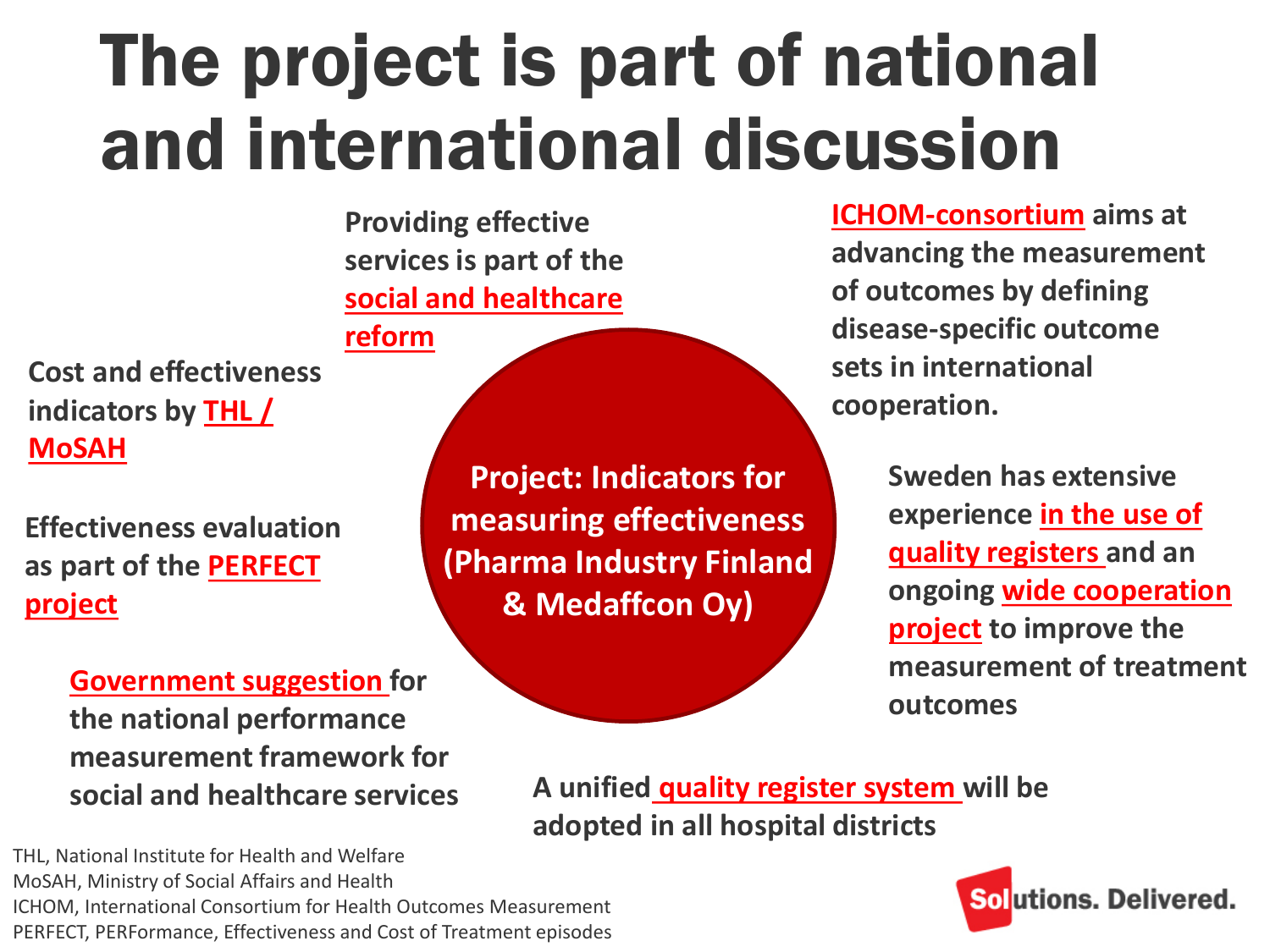### Perspective and considered diseases

- The practical level of patient and healthcare professional was selected as the perspective
- Pediatric diseases were excluded from the analysis
- Costs were not observed
- The considered diseases cause a significant disease burden in the Finnish population:

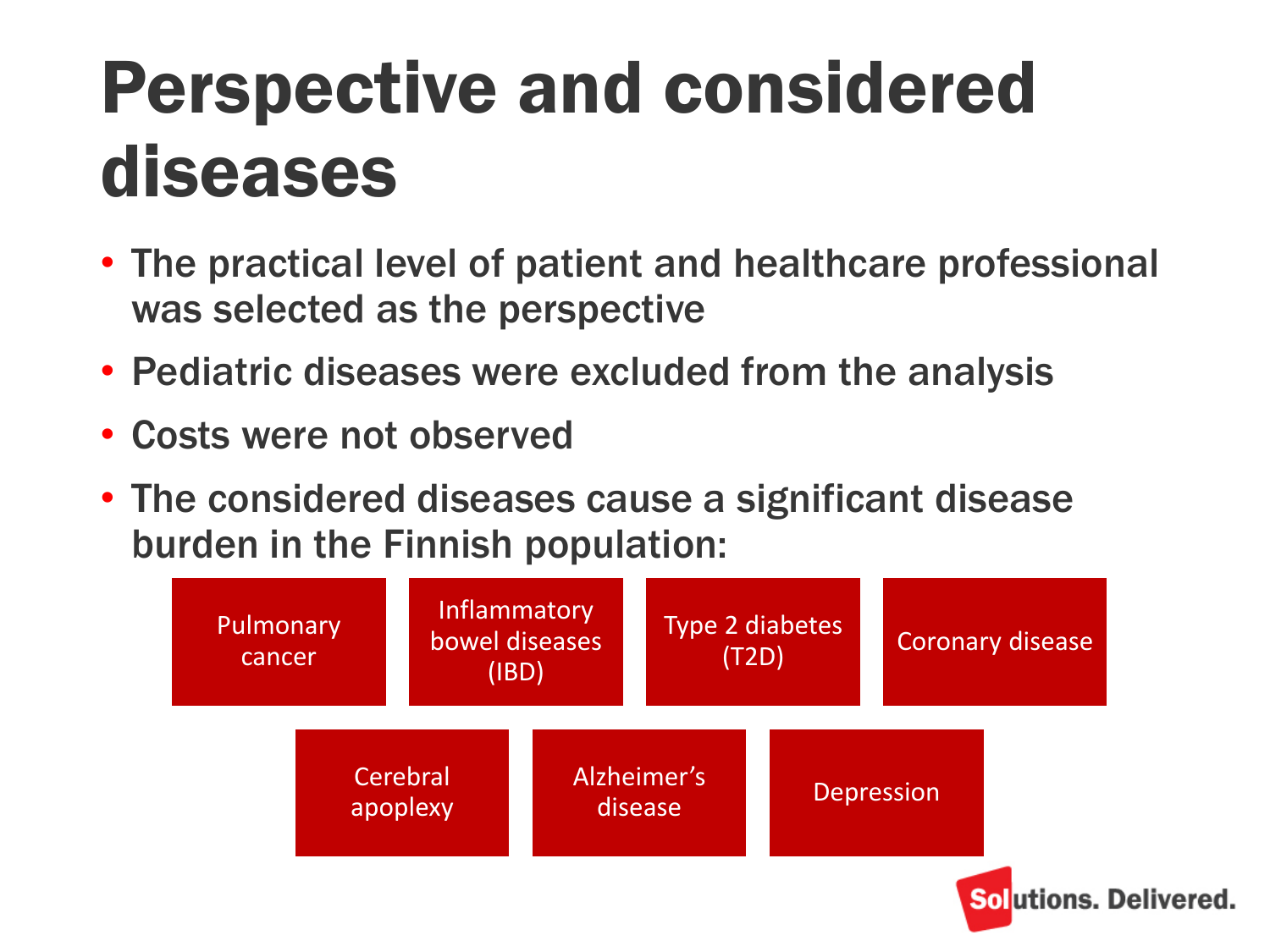#### Effectiveness means health benefit (change in health) obtained with treatment conducted in daily healthcare practice



![](_page_4_Picture_2.jpeg)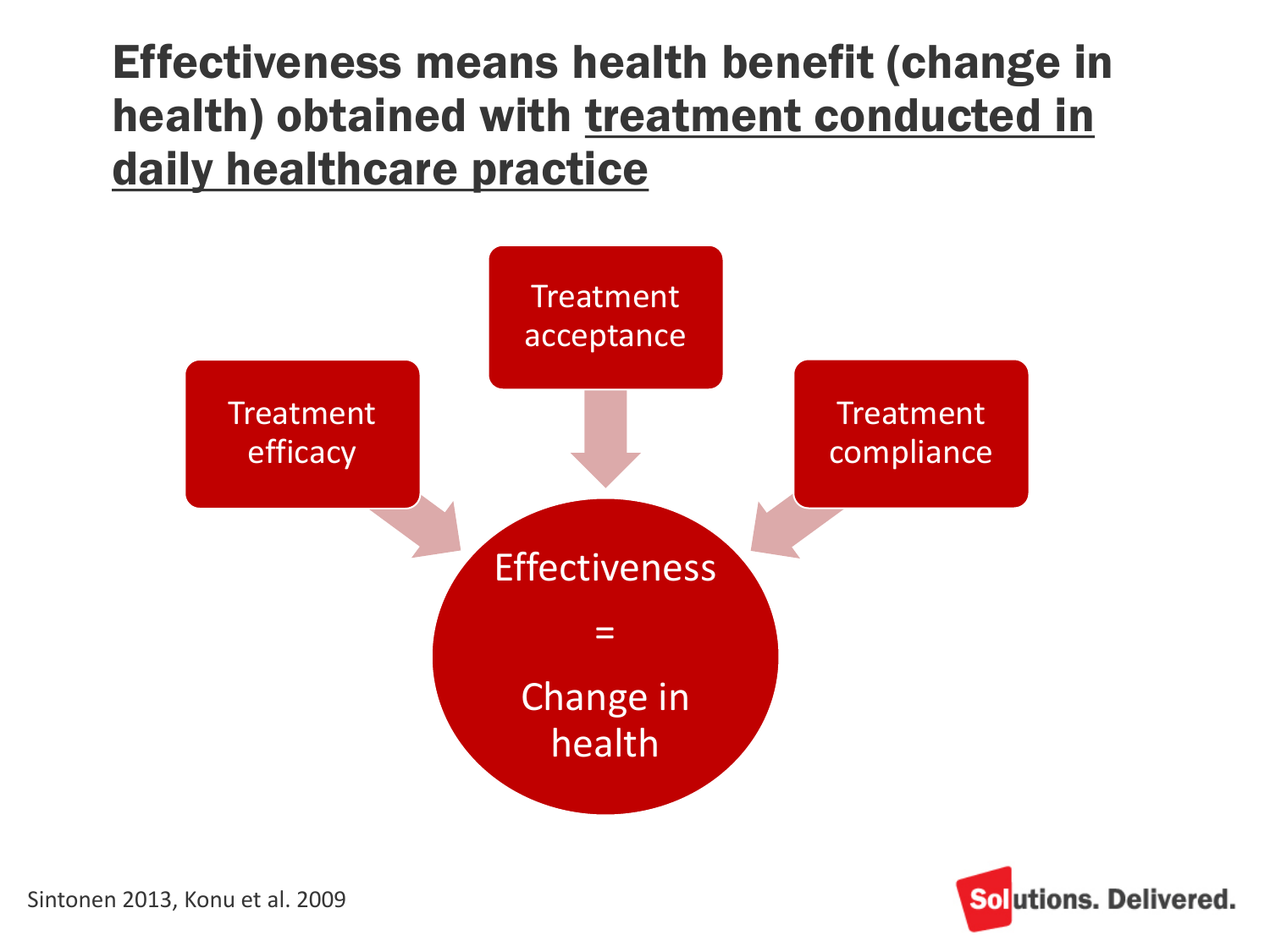### Sources used in compiling the proposal

- Care Guidelines
	- Pulmonary Cancer, Crohn's disease, Diabetes, Coronary disease, Cerebral infarction and TIA, Memory Diseases, Depression
- European Network for Health Technology Assessment (EUnetHTA): [The HTA Core Model® 3.0](http://www.eunethta.eu/hta-core-model)
- International Consortium for Health Outcomes Measurement [\(ICHOM\)](http://www.ichom.org/)
- **[TOIMIA](https://www.thl.fi/fi/web/functioning/toimia-functioning-measures-database)** Functioning Measures Database
- Patient Reported Outcome and Quality of Life Instruments Database ([PROQOLID\)](https://eprovide.mapi-trust.org/about/about-proqolid)
- Literature on the topic

![](_page_5_Picture_8.jpeg)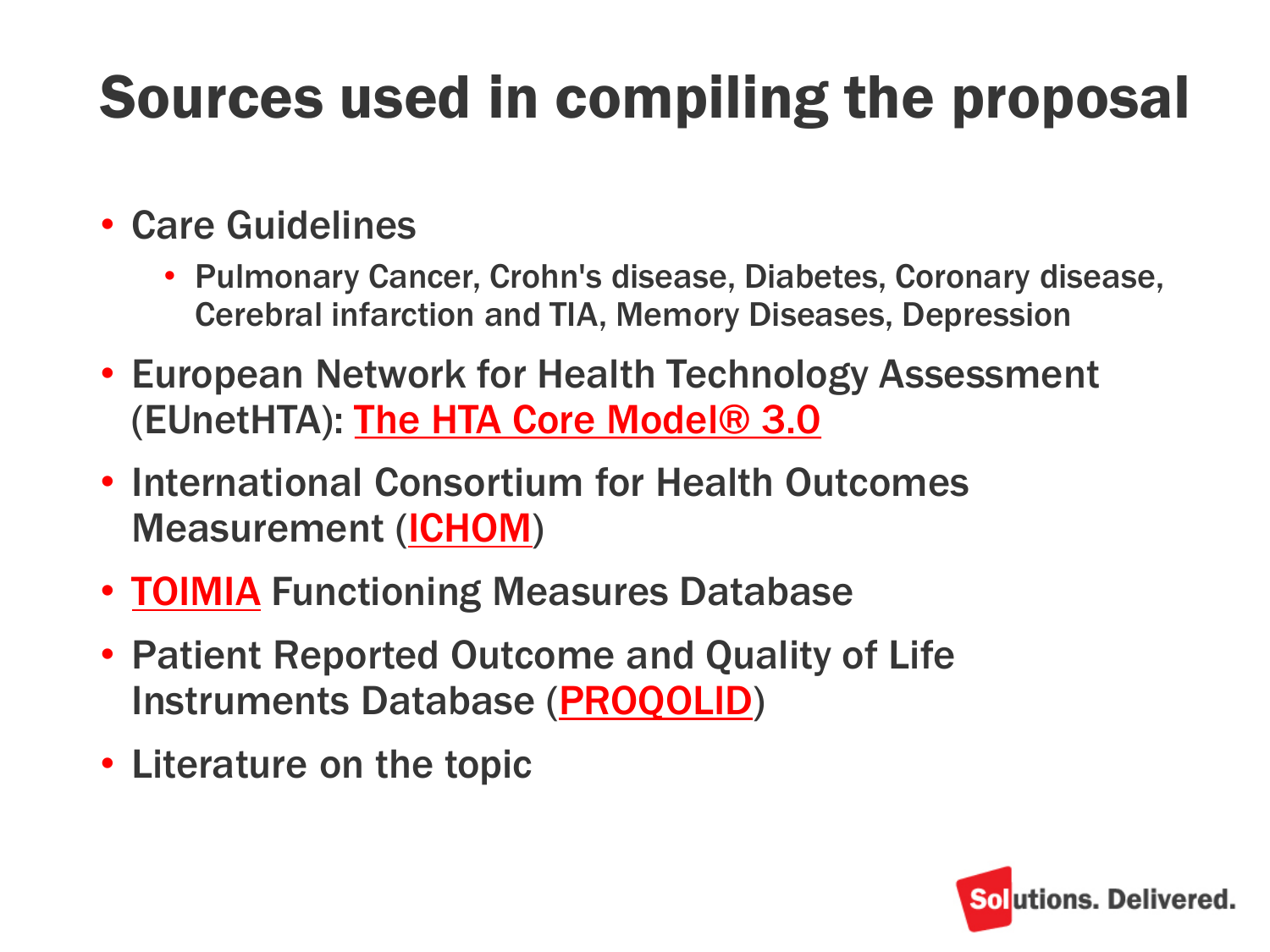#### Experts consulted in the compilation of the proposal

- Pauliina Molander, Specialist in Gastroenterology, MD, HUS Peijas Hospital Gastroenterology
- Aija Knuutila, Specialist in Pulmonology, Head of Department, Docent, HYKS (Helsinki University Central Hospital) Pulmonology
- Leo Niskanen, Specialist in Endocrinology, Chief Physician, Docent, HYKS Endocrinology and Metabolism
- Mikko Syvänne, Specialist in Cardiology, Professor, Terveystalo
- Risto O. Roine, Professor in Neurology, Director of Division, TYKS (Turku University Hospital) Neurology
- Merja Viikki, Specialist in Psychiatry, Docent, Tampere University and Tampere City Psychiatric day hospital
- Harri Sintonen, Professor (emeritus) in Health Economics, University of Helsinki

![](_page_6_Picture_8.jpeg)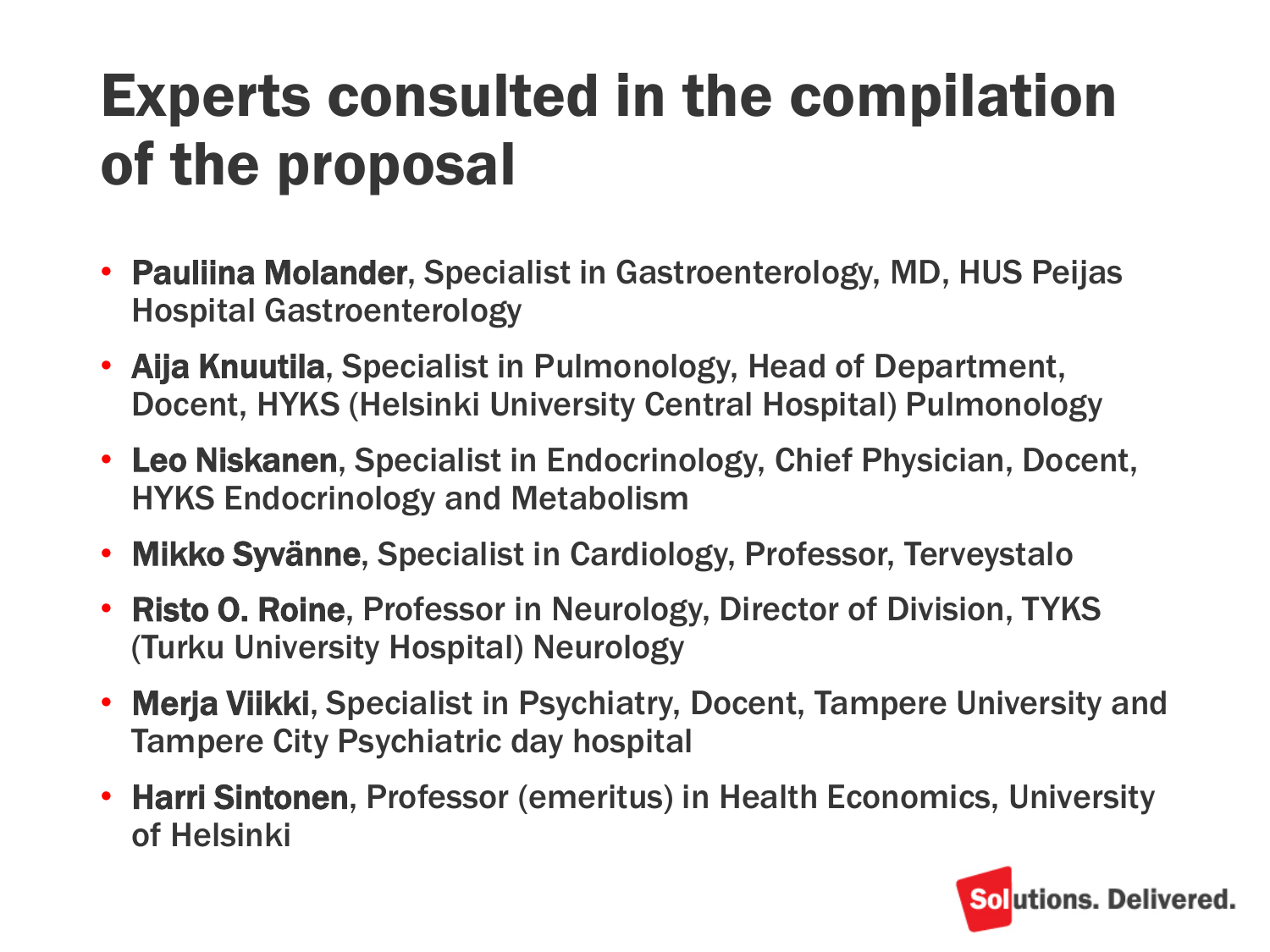![](_page_7_Picture_0.jpeg)

## Proposal on effectiveness indicators

![](_page_7_Picture_2.jpeg)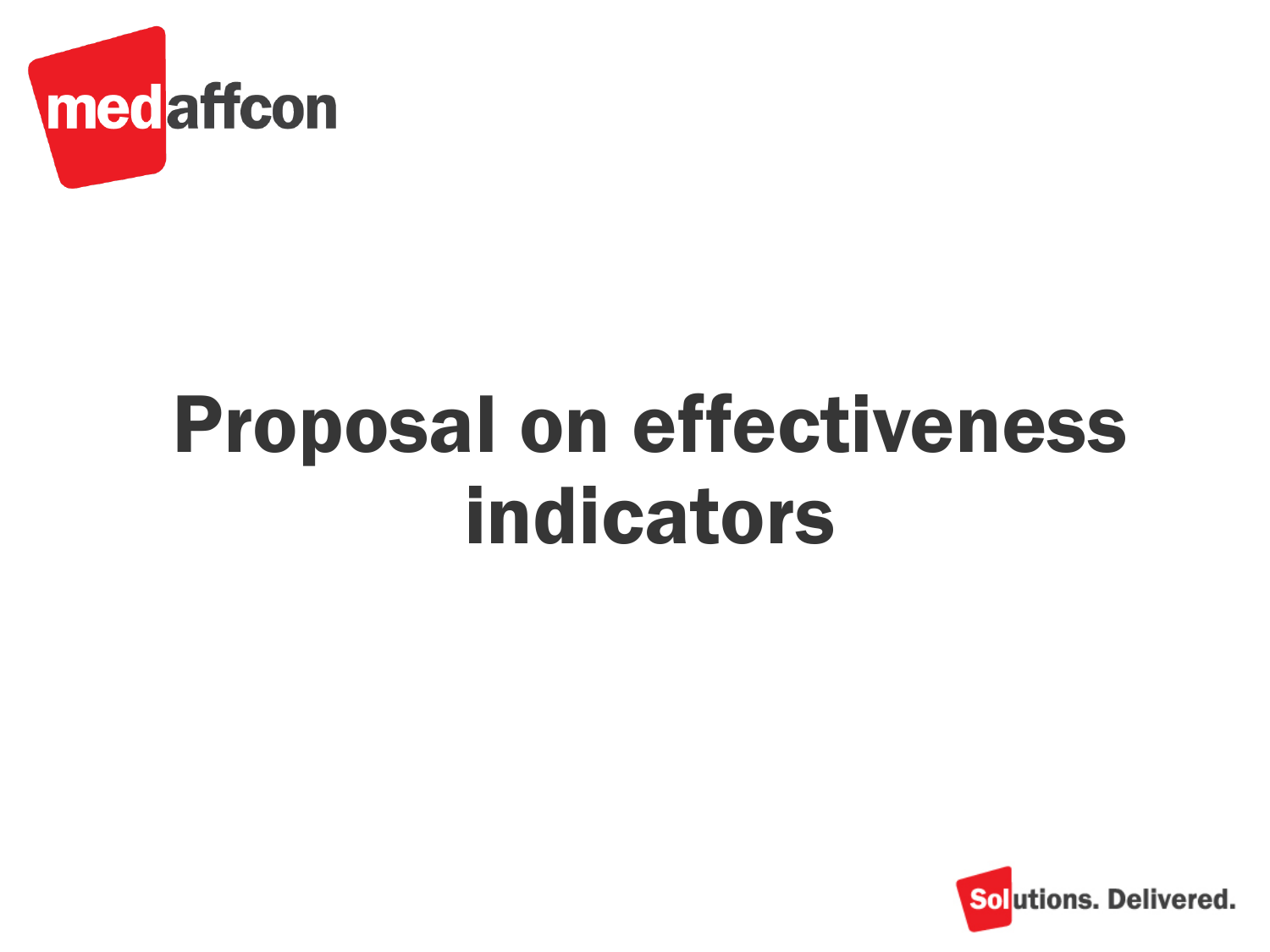### Effectiveness dimensions covered by the indicators

![](_page_8_Figure_1.jpeg)

![](_page_8_Picture_2.jpeg)

Modified from the EUnetHTA Core Model 3.0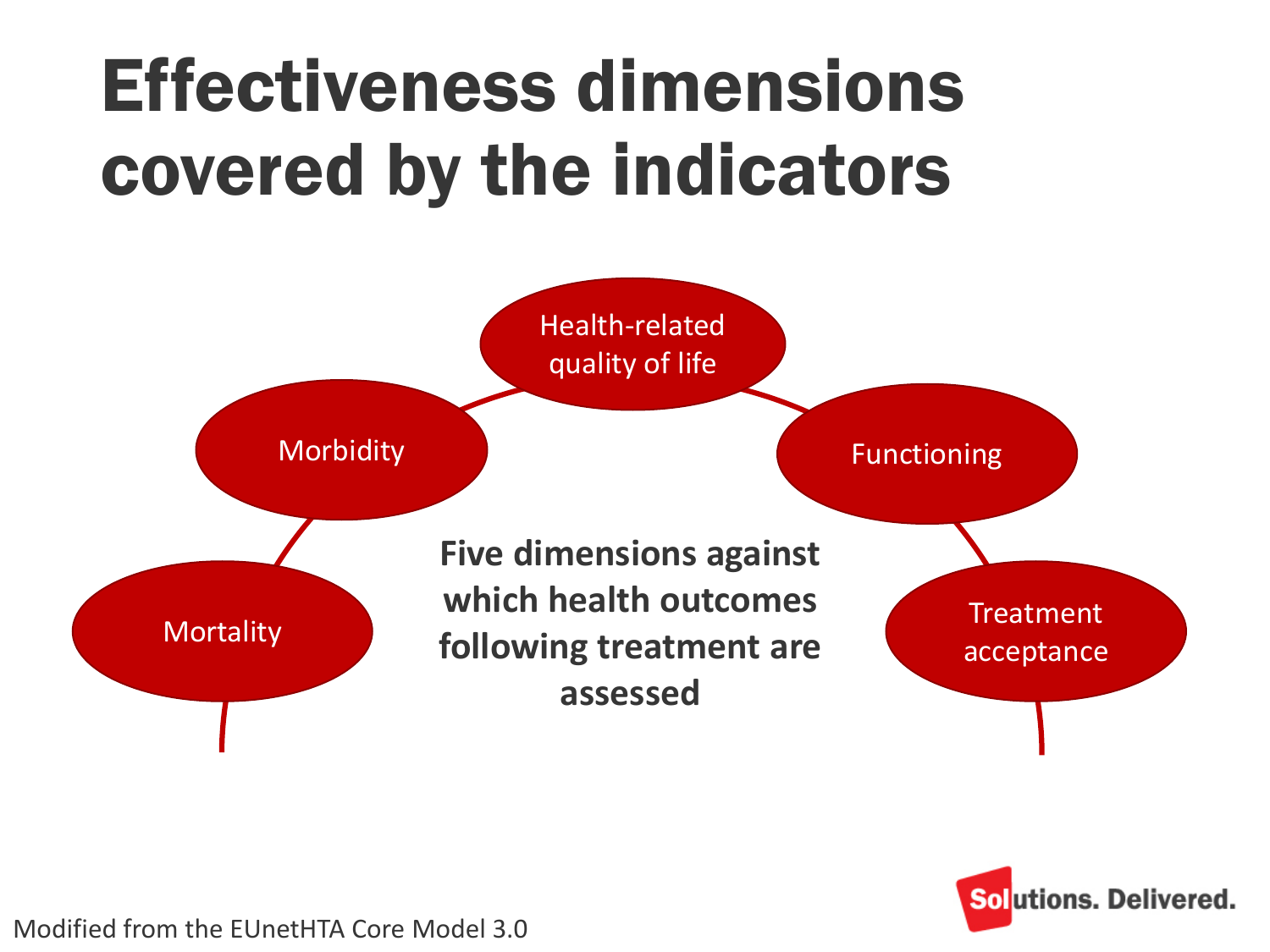#### Indicator selections were based on the sources utilised in compiling the proposal

- The aim is a comprehensive analysis of health changes
- Mortality was considered in case of a life-threatening disease
- Care Guidelines had strong emphasis in the selection of the indicators describing morbidity
- Functioning and health-related quality of life were considered, because these are significant matters both for the individual and for the society
- Treatment adherence describes treatment acceptance

![](_page_9_Picture_6.jpeg)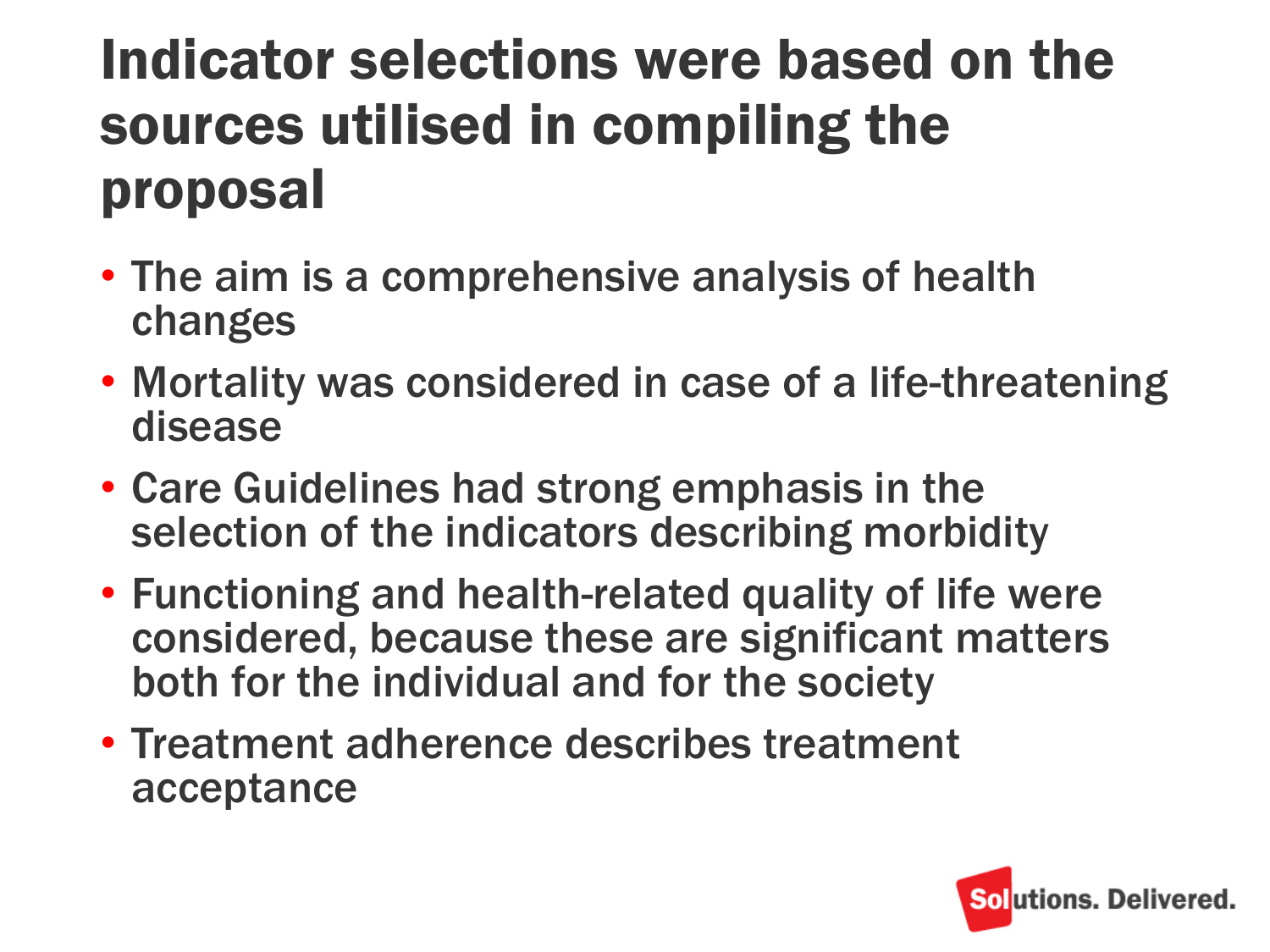## Selection of the health-related quality of life instrument

- 15D was selected as the instrument
	- More comprehensive compared to ie. EQ-5D
- If needed, it was complemented with diseasespecific symptom queries or measurement tools describing functioning
- Another generic instrument (such as EQ-5D) could also be selected as the health-related quality of life instrument
	- This would require a new review of the necessity of disease-specific measures

![](_page_10_Picture_6.jpeg)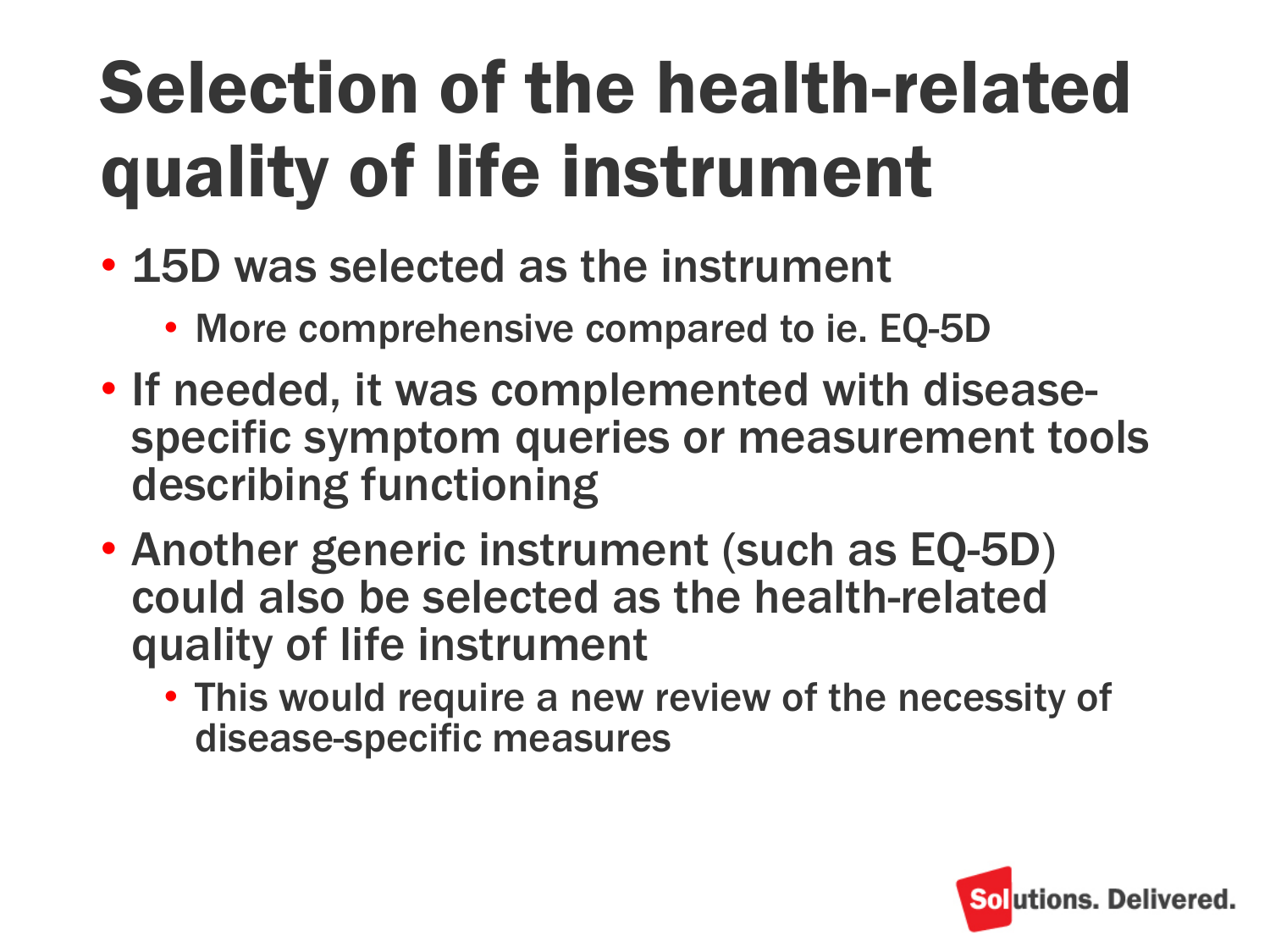#### We propose the 15D quality of life instrument for the measurement of health-related quality of life with all considered diseases

![](_page_11_Figure_1.jpeg)

- A generic (non-disease specific) instrument has been developed in Finland
- It is more detailed than [EQ-5D](http://www.thl.fi/toimia/tietokanta/mittariversio/139/)
- Finnish population values available for the interpretation
- Questionnaire is quick to fill (5– 10 min)
- If necessary, it is applicable to count quality-adjusted life-years (QALY), which enables economic evaluation
- Has been used in studies evaluating the quality of life of the population and several patient groups

![](_page_11_Picture_8.jpeg)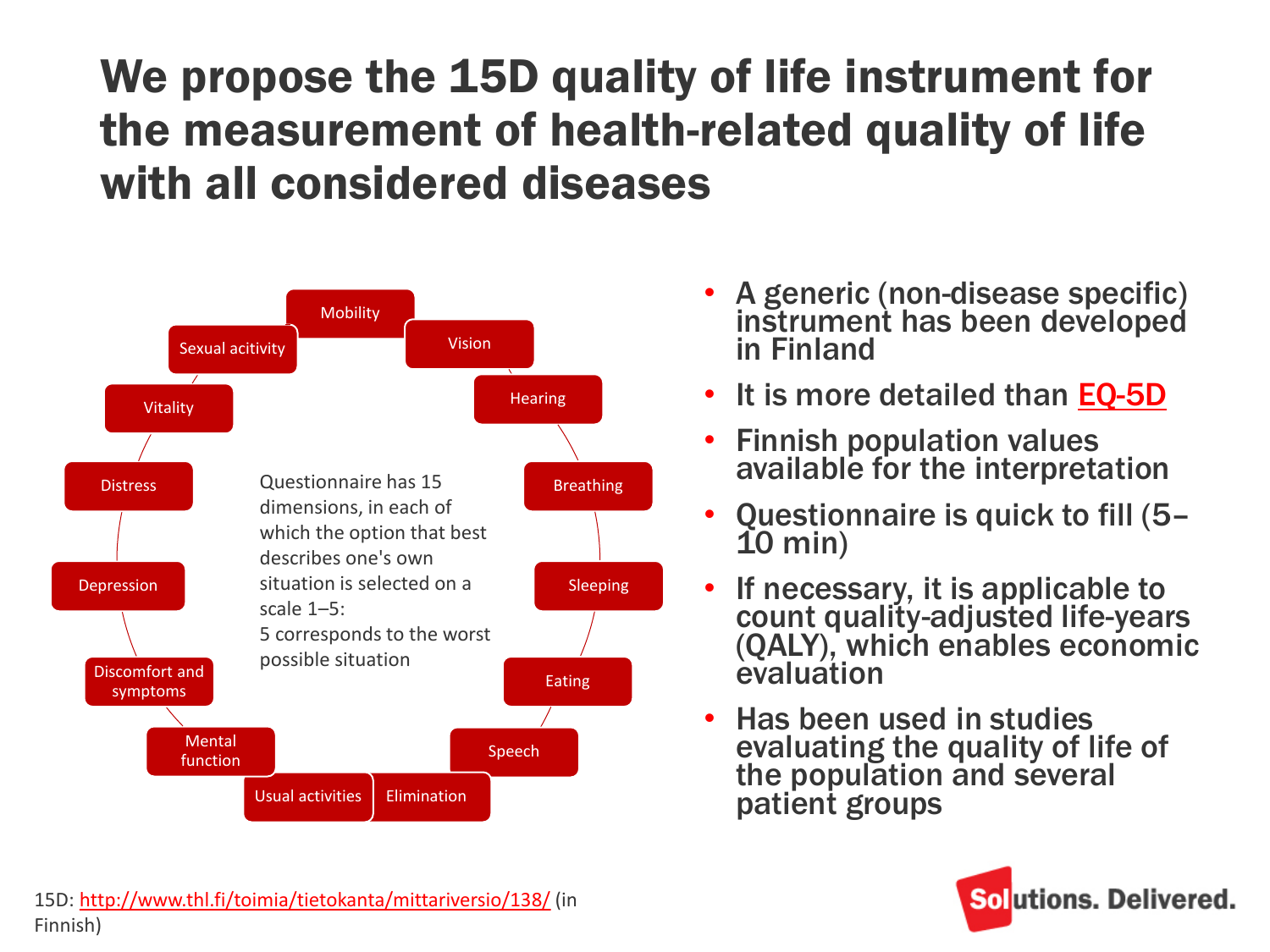#### Adherence is used as the treatment acceptance indicator

- Poor adherence may decrease the effectiveness of treatments, and therefore measuring it is justified in the impact assessment
- Adherence describes the commitment of the patient to the prescribed treatment
- Compliance (so-called secondary adherence) describes the precision in complying with the treatment instructions
	- Indirect measuring is possible with a patient interview
	- Measurement of compliance was omitted due to the challenges related to an indirect measurement method

![](_page_12_Picture_6.jpeg)

![](_page_12_Picture_7.jpeg)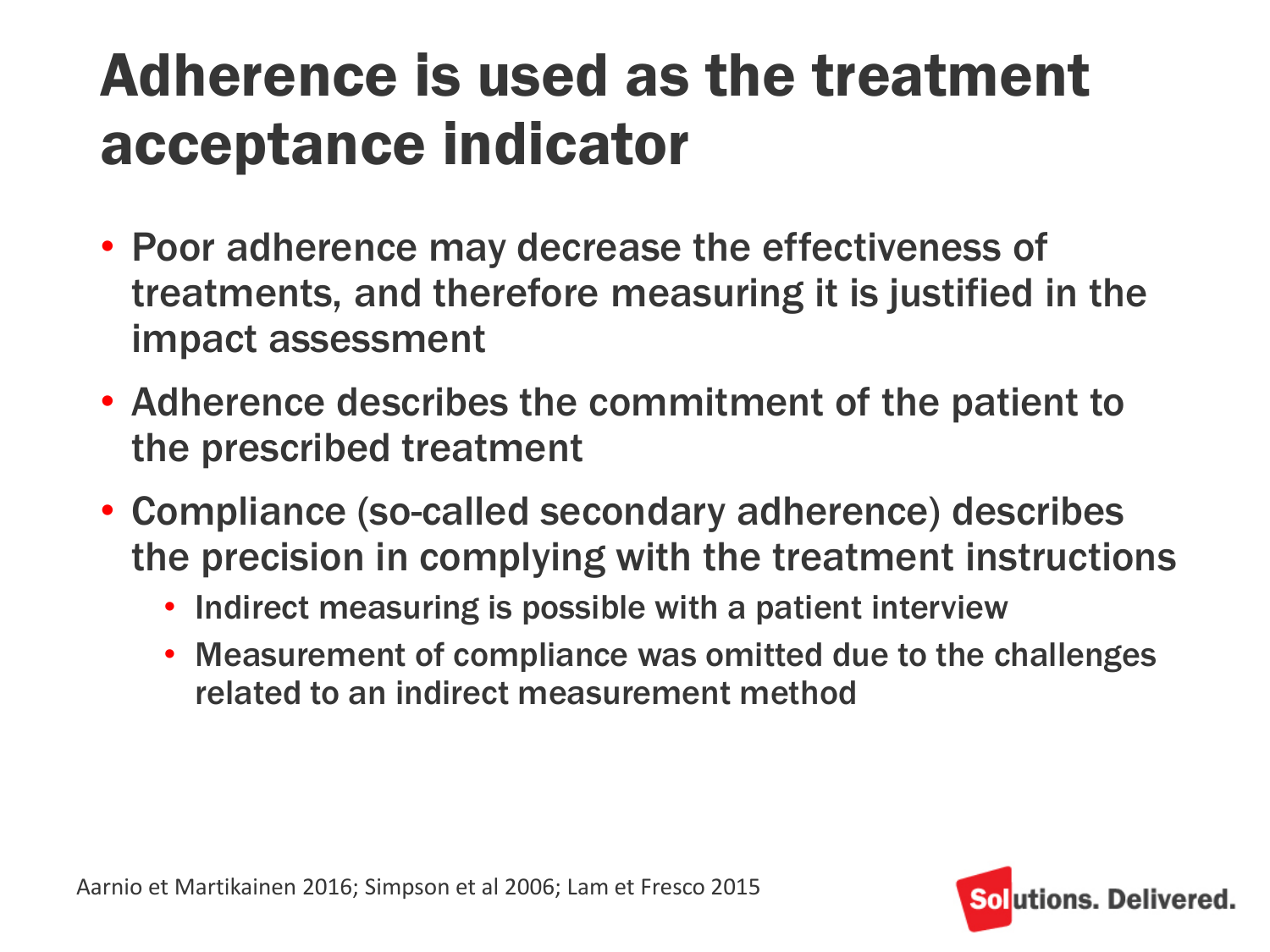### Effectiveness indicators

| <b>Dimension</b>                         | <b>Indicator/Measure</b>                                                                                        | <b>Observation period</b>       |
|------------------------------------------|-----------------------------------------------------------------------------------------------------------------|---------------------------------|
| <b>Mortality</b>                         | <b>Overall mortality</b><br>Disease-specific mortality                                                          | Period for which we<br>propose  |
| <b>Morbidity</b>                         | <b>Disease-specific indicators</b>                                                                              | effectiveness to be<br>assessed |
| <b>Health-related quality</b><br>of life | 15 <sub>D</sub>                                                                                                 | Also measurement<br>time        |
| <b>Functioning</b>                       | Incapacity for work due to disease<br>(disability pension and sick leave)<br><b>Disease-specific indicators</b> |                                 |
| <b>Treatment acceptance</b>              | Adherence (commitment to<br>treatment)                                                                          |                                 |

Consideration of baseline data is critical in the evaluation:

- Demographic data
- Risk factors, including lifestyle factors such as smoking
- Co-morbidities with diagnosis codes
- Difficulty level and type of the observed disease
- Previous treatments and their total duration

![](_page_13_Picture_8.jpeg)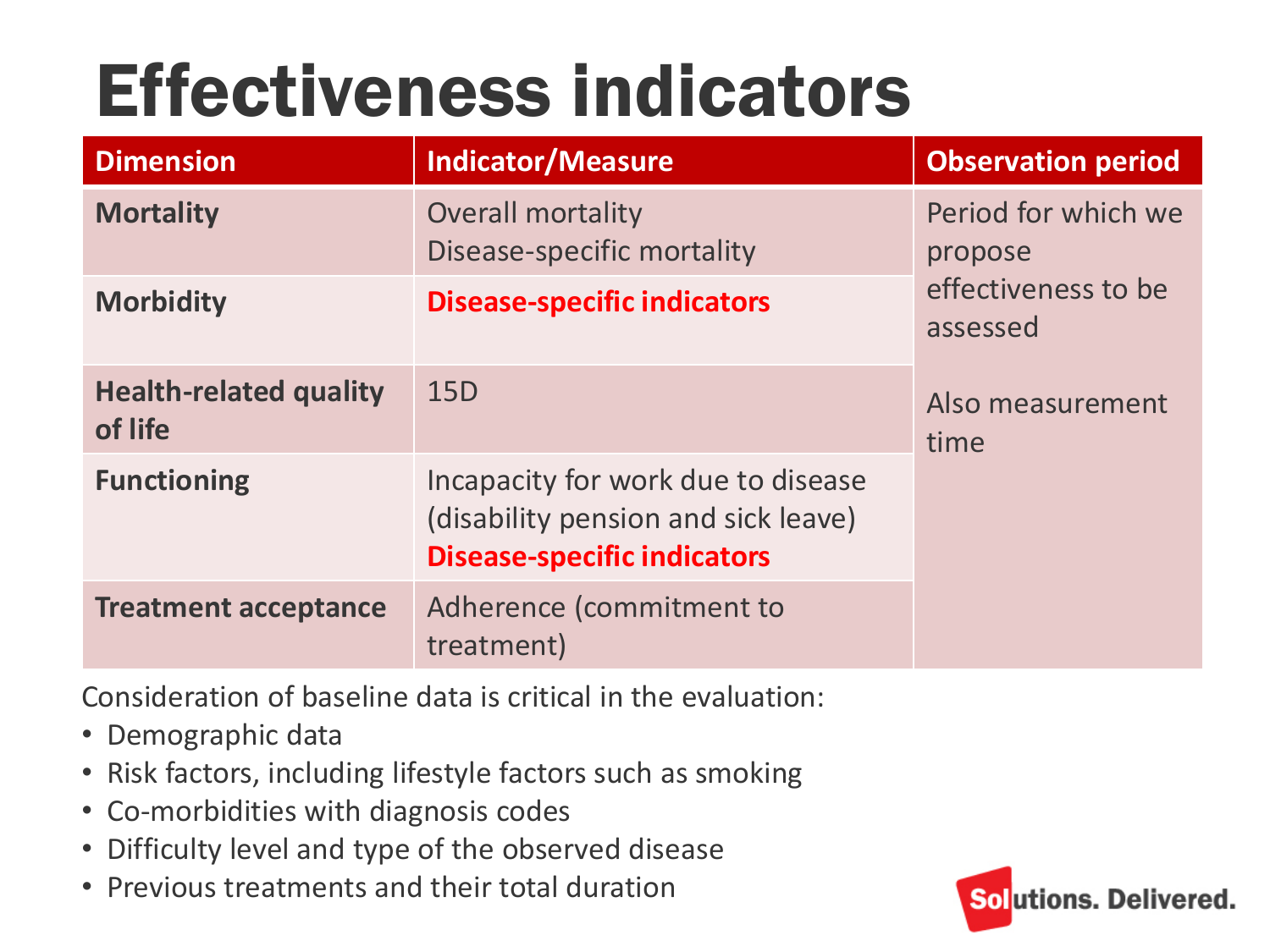### Selection of the observation period

- Observation period describes two issues:
	- Analysis period
		- collecting the information from the register for impact assessment
	- Measuring point (if applicable)
		- entering the information in the patient data system
- The following matters have impact on the length of the observation period:
	- Nature of the disease
		- Suddenly appearing vs slowly progressing disease
	- Prognosis of the disease
		- e.g. pulmonary cancer vs T2D
	- Estimated time before treatment response

![](_page_14_Picture_12.jpeg)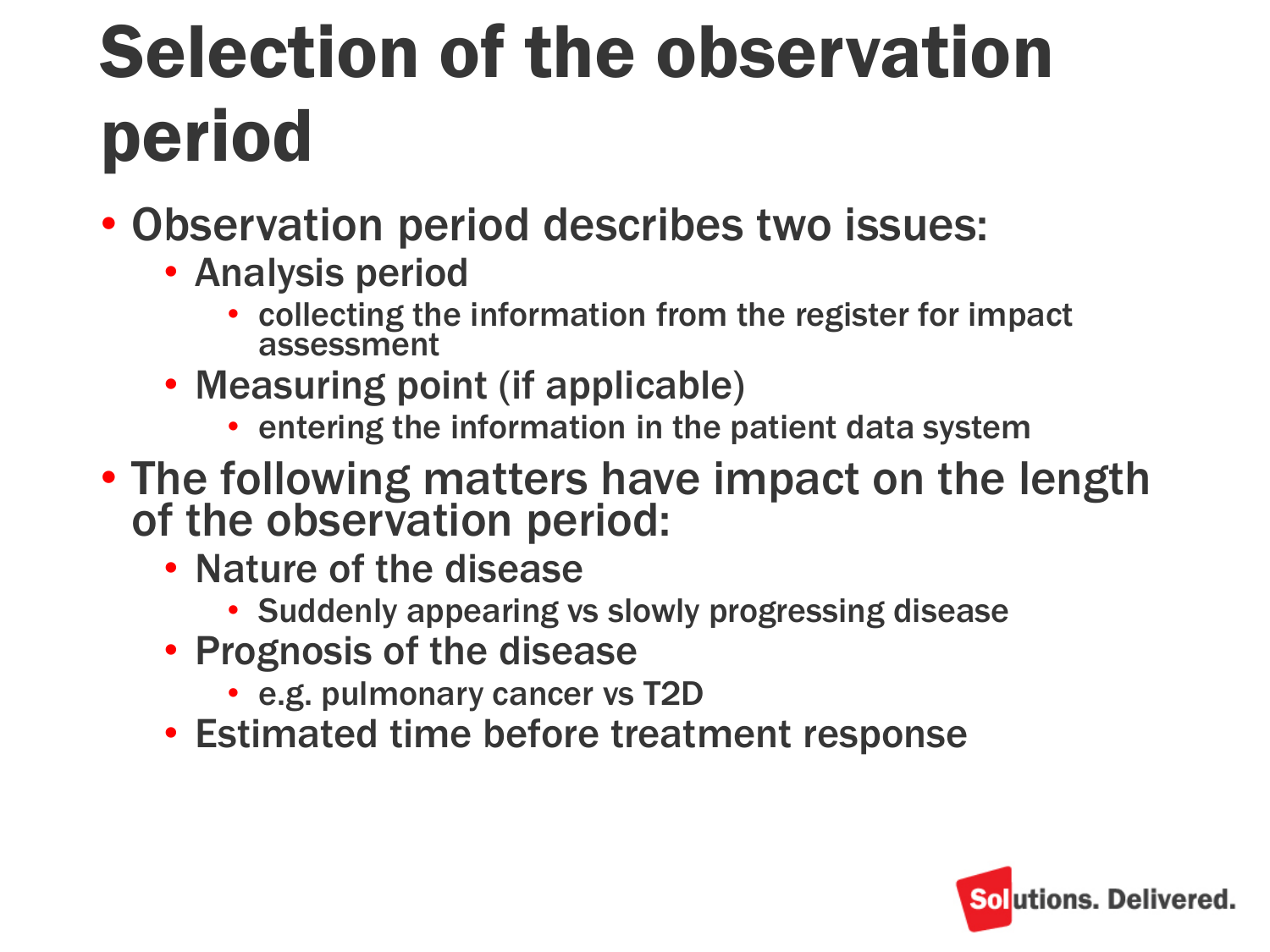#### **Pulmonary cancer**

| <b>Dimension</b>                                | <b>Indicator/Measure</b>                                                                                                                                                                                   | <b>Observation period</b>          |
|-------------------------------------------------|------------------------------------------------------------------------------------------------------------------------------------------------------------------------------------------------------------|------------------------------------|
| <b>Mortality</b>                                | • Overall mortality<br>• Mortality due to pulmonary cancer                                                                                                                                                 | 6 months                           |
| <b>Morbidity</b>                                | Disease-free survival with operated<br>$\bullet$<br>patients<br><b>Progression-free survival in spread</b><br>$\bullet$<br>disease (RECIST)<br><b>Serious complications from</b><br>$\bullet$<br>treatment | 12 months<br>6 months<br>12 months |
| <b>Health-related quality of</b><br><b>life</b> | <b>15D questionnaire</b>                                                                                                                                                                                   | 6 months                           |
| <b>Functioning</b>                              | Incapacity for work due to<br>pulmonary cancer (disability<br>pension and sick leave)<br>Home/not home and need for<br>$\bullet$<br>external assistance<br><b>ECOG-PS - classification</b><br>$\bullet$    | 6 months                           |
| <b>Treatment acceptance</b>                     | Adherence (in outpatient care)                                                                                                                                                                             | 6 months                           |

RECIST=Response Evaluation Criteria in Solid Tumors,

ECOG-PS=Eastern Cooperative Oncology Group Scale of Performance Status

Patient self-assessment Disease-specific indicator

![](_page_15_Picture_5.jpeg)

Solutions. Delivered.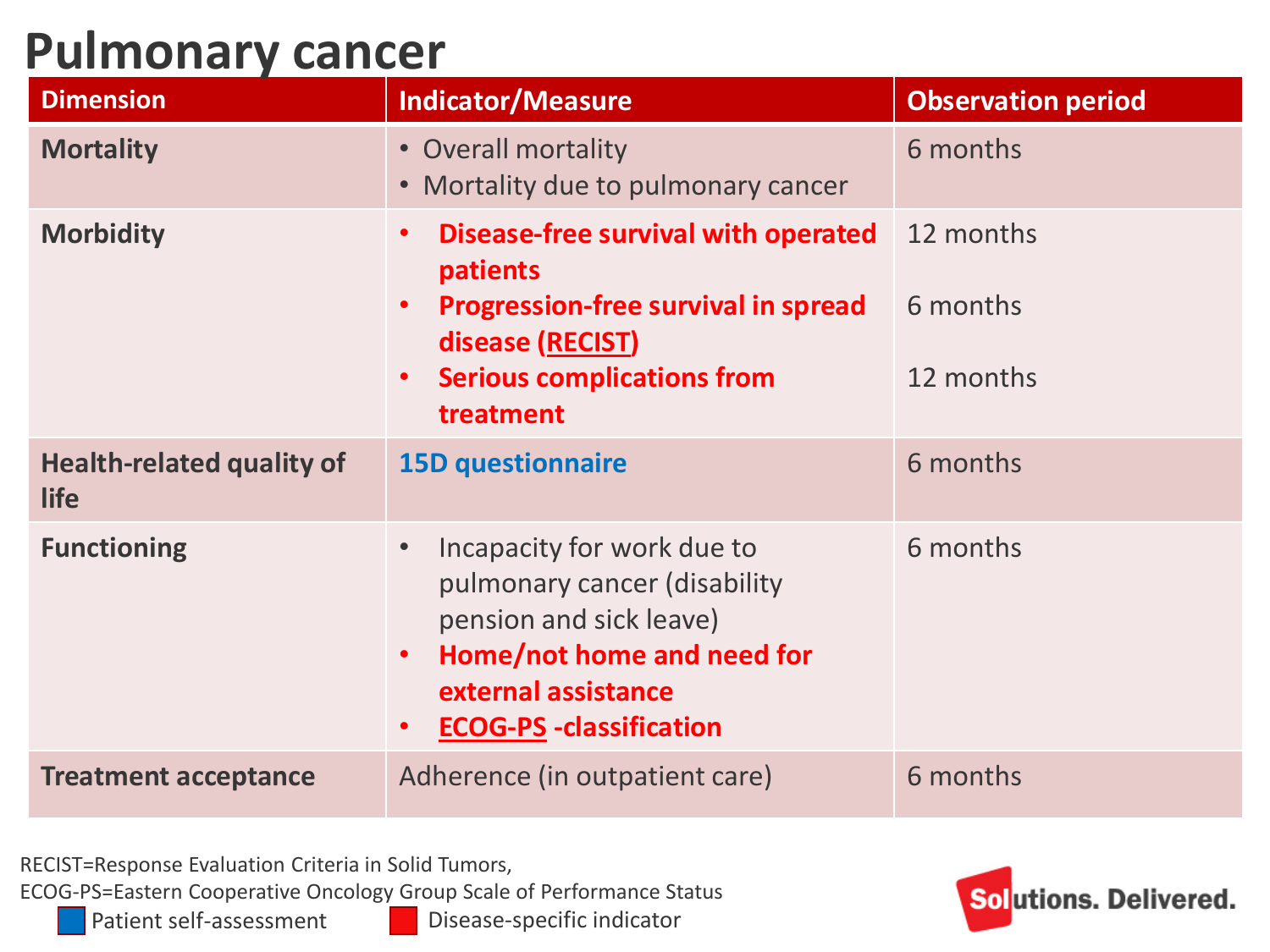#### **Inflammatory bowel diseases (IBD)**

| <b>Dimension</b>                          | <b>Indicator/Measure</b>                                                                                                                                                                                                                                                                              | <b>Observation</b><br>period                              |
|-------------------------------------------|-------------------------------------------------------------------------------------------------------------------------------------------------------------------------------------------------------------------------------------------------------------------------------------------------------|-----------------------------------------------------------|
| <b>Morbidity</b>                          | Dysplasia findings and new colorectal cancer<br>diagnoses<br><b>Disease activity</b><br>• Ulcerous colitis: Result of HUS symptom<br>questionnaire and Mayo-score<br>• Crohn's disease: H-BI and SES-CD<br>• Calprotectin in stool (if not endoscopy)<br>. Number of corticosteroid treatment periods | 12 months<br>3 months and<br>thereafter every 6<br>months |
|                                           | and ward days due to IBD                                                                                                                                                                                                                                                                              | 12 months                                                 |
| <b>Mortality (secondary</b><br>indicator) | Overall mortality<br>Mortality due to IBD                                                                                                                                                                                                                                                             | 12 months                                                 |
| <b>Health-related quality</b><br>of life  | <b>15D questionnaire</b>                                                                                                                                                                                                                                                                              | 6 months                                                  |
| <b>Functioning</b>                        | Incapacity for work or study due to IBD (absence)                                                                                                                                                                                                                                                     | 12 months                                                 |
| <b>Treatment acceptance</b>               | Adherence (in outpatient care)                                                                                                                                                                                                                                                                        | 12 months                                                 |

IBD=Inflammatory bowel diseases, HBI=Harvey-Bradshaw Index, SES-CD=Simple Endoscopic Score for Crohn's Disease

Patient selfassessment

![](_page_16_Picture_4.jpeg)

Disease-specific indicator

![](_page_16_Picture_6.jpeg)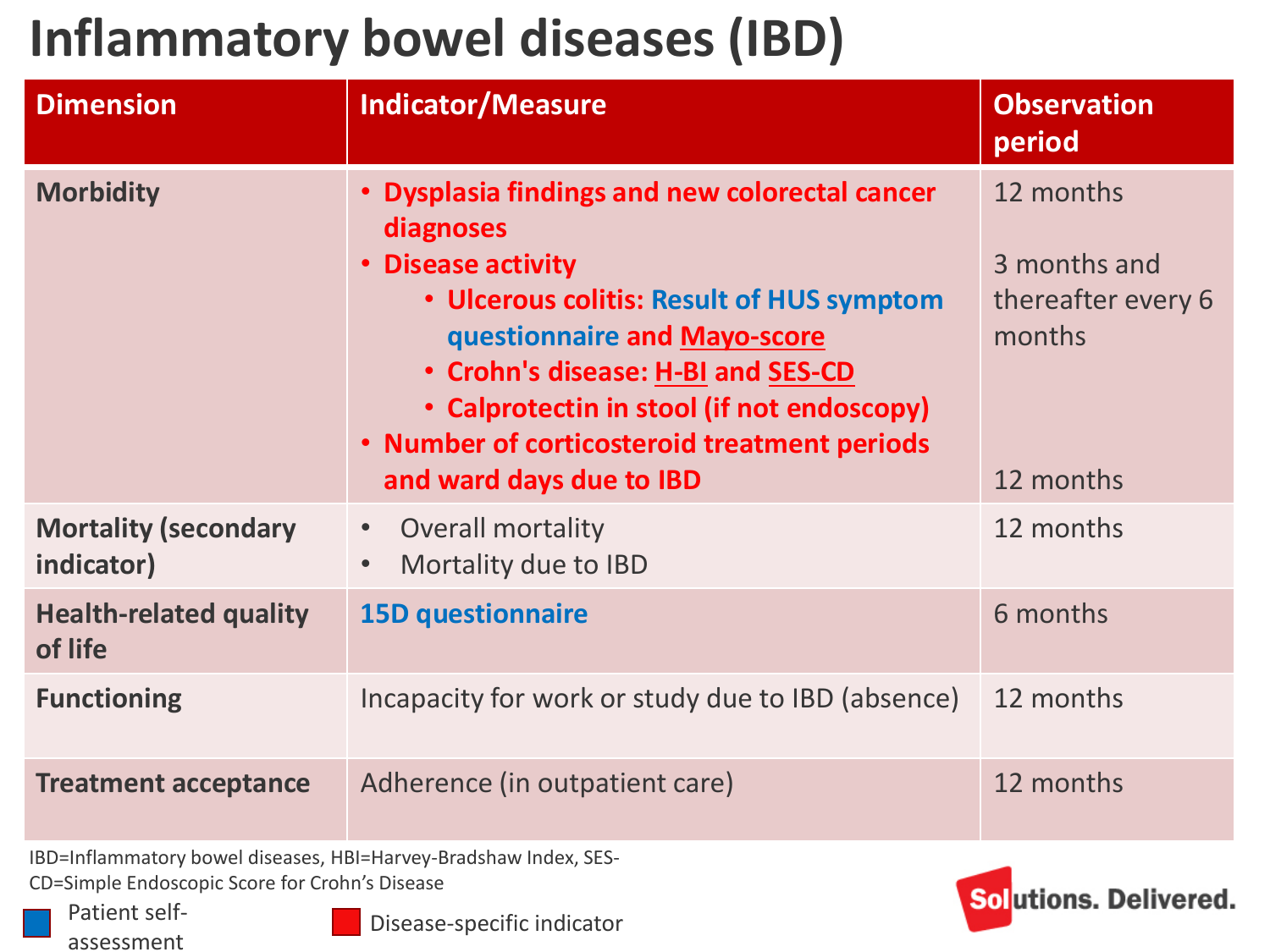#### **Type 2 diabetes (T2D)**

| <b>Dimension</b>                                                                    | <b>Indicator/Measure</b>                                                                                                                                                                                                                                                                                                                                                                                                                                               | <b>Observation</b><br>period |
|-------------------------------------------------------------------------------------|------------------------------------------------------------------------------------------------------------------------------------------------------------------------------------------------------------------------------------------------------------------------------------------------------------------------------------------------------------------------------------------------------------------------------------------------------------------------|------------------------------|
| <b>Mortality</b>                                                                    | • Overall mortality<br>• Mortality due to T2D or its complications                                                                                                                                                                                                                                                                                                                                                                                                     | 12 months                    |
| <b>Morbidity</b>                                                                    | • Microvascular complications and their progress (diabetic<br>retinopathy*, nephropathy**, neuropathy***)<br>• Macrovascular complications (myocardial infarction,<br>cerebral apoplexy, periferic arterial disease****)<br>• Sugar balance (HbA1c)<br>• Serious hypoglycaemia (=patient has needed help from<br>a healthcare professional)<br>• Risk factor status (blood pressure, BMI, lipids, exercise,<br>smoking)<br>• Ward days due to T2D or its complications | 12 months                    |
| <b>Health-related</b><br>quality of life                                            | <b>15D questionnaire</b>                                                                                                                                                                                                                                                                                                                                                                                                                                               | 6 months                     |
| <b>Functioning</b>                                                                  | Incapacity for work due to T2D or its complications<br>(disability pension and sick leave)                                                                                                                                                                                                                                                                                                                                                                             |                              |
| <b>Treatment</b><br>acceptance                                                      | Adherence (in outpatient care)                                                                                                                                                                                                                                                                                                                                                                                                                                         | 12 months                    |
| <b>BMI=Body mass index</b><br>Patient self-assessment<br>Disease-specific indicator | * Laser treatment / poor sight<br>** Proteinuria / eGFR < 60 / dialysis treatment<br>*** Diabetic foot ulcer<br>**** revascularisation procedure of a lower limb / amputation                                                                                                                                                                                                                                                                                          | Solutions. Delivered.        |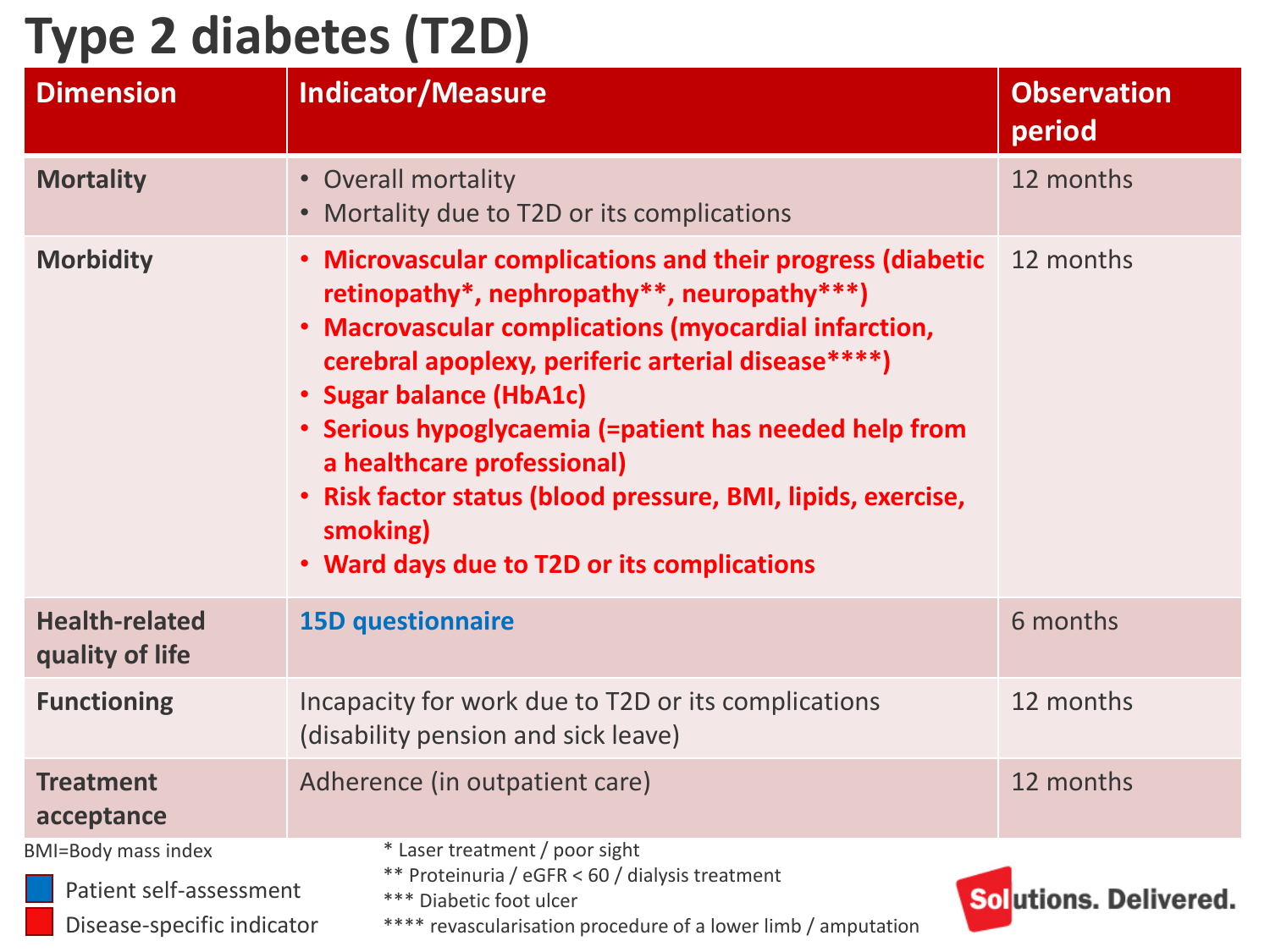#### **Coronary disease**

| <b>Dimension</b>                         | <b>Indicator/Measure</b>                                                                                                                                                                                                                                                                                                                                                                                                                                                                           | <b>Observation</b><br>period                                                          |
|------------------------------------------|----------------------------------------------------------------------------------------------------------------------------------------------------------------------------------------------------------------------------------------------------------------------------------------------------------------------------------------------------------------------------------------------------------------------------------------------------------------------------------------------------|---------------------------------------------------------------------------------------|
| <b>Mortality</b>                         | • Overall mortality<br>• Mortality due to coronary disease or its complications                                                                                                                                                                                                                                                                                                                                                                                                                    | 12 months                                                                             |
| <b>Morbidity</b>                         | • Cardiovascular events (myocardial infarction, acute<br>heart failure, cerebral infarction)<br>Invasive procedures (angioplasty, bypass surgery)<br>$\bullet$<br>• Severe complications caused by invasive procedures<br>• Complications describing the disease progress<br>(unstable coronary disease, chronic heart or renal<br>failure)<br>• Risk factor status (blood pressure, BMI, lipids, sugar<br>balance, exercise, smoking)<br>• Ward days due to coronary disease or its complications | 12 months<br>Severe<br>complications<br>caused by the<br>invasive measure:<br>1 month |
| <b>Health-related quality</b><br>of life | <b>15D questionnaire</b>                                                                                                                                                                                                                                                                                                                                                                                                                                                                           | 6 months                                                                              |
| <b>Functioning</b>                       | <b>CCS classification</b><br>$\bullet$<br>Incapacity for work due to coronary disease or its<br>$\bullet$<br>complications (disability pension and sick leave)                                                                                                                                                                                                                                                                                                                                     | 12 months                                                                             |
| <b>Treatment acceptance</b>              | Adherence (in outpatient care)                                                                                                                                                                                                                                                                                                                                                                                                                                                                     | 12 months                                                                             |
|                                          |                                                                                                                                                                                                                                                                                                                                                                                                                                                                                                    |                                                                                       |

BMI=Body Mass Index,<br>CCS=Canadian Cardiovascular Society Department Self-assessment Disease-specific indicator

![](_page_18_Picture_6.jpeg)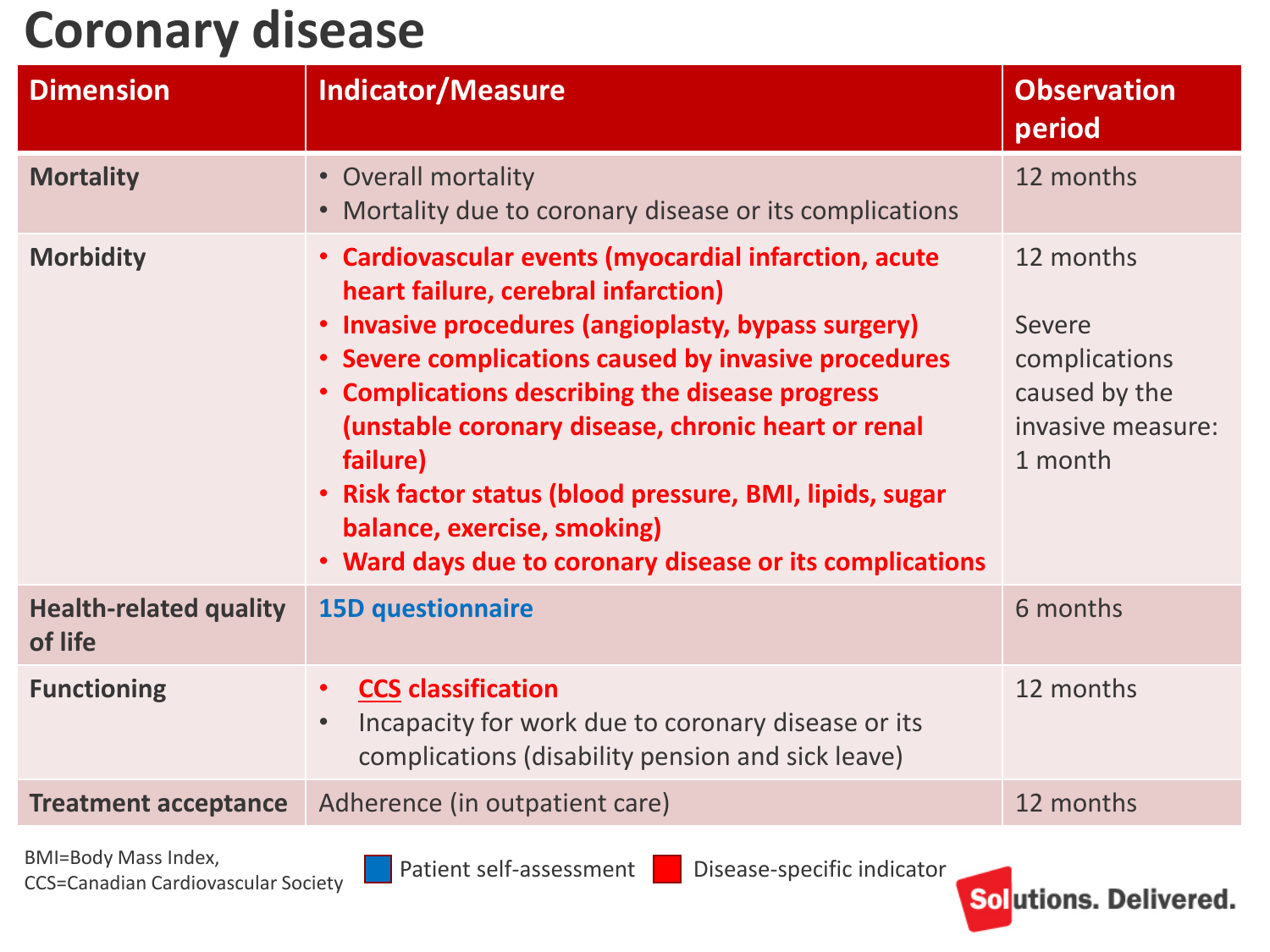#### **Cerebral apoplexy (cerebral infarction and cerebral hemorrhage)**

| <b>Dimension</b>                                                                                                    | <b>Indicator/Measure</b>                                                                                                                                                                                                                                                                                                                                                                                                                                                             | <b>Observation period</b>                                        |
|---------------------------------------------------------------------------------------------------------------------|--------------------------------------------------------------------------------------------------------------------------------------------------------------------------------------------------------------------------------------------------------------------------------------------------------------------------------------------------------------------------------------------------------------------------------------------------------------------------------------|------------------------------------------------------------------|
| <b>Mortality</b>                                                                                                    | • Overall mortality<br>• Mortality due to cerebral infarction or cerebral<br>hemorrhage                                                                                                                                                                                                                                                                                                                                                                                              | 1 month, 3 months, 12<br>months                                  |
| <b>Morbidity</b>                                                                                                    | . Relapse of stroke, cerebral hemorrhage or TIA<br>• Complication of the acute treatment (severe<br>bleeding: cerebral hemorrhage,<br>retroperitoneal bleeding, gastrointestinal<br>bleeding, deep phlebothrombosis, pulmonary<br>embolism)<br>Disease complication (other severe cardiac or<br>$\bullet$<br>vascular event, MACE, pneumonia)<br>• Procedures (decompressive craniectomy)<br>· Risk factor status (blood pressure, BMI, sugar<br>balance, lipids, exercise, smoking) | 12 months<br><b>Complications of acute</b><br>treatment: 1 month |
| <b>Health-related quality of life</b>                                                                               | <b>15D questionnaire</b>                                                                                                                                                                                                                                                                                                                                                                                                                                                             | 6 months                                                         |
| <b>Functioning</b>                                                                                                  | Incapacity for work due to cerebral apoplexy<br>$\bullet$<br>(disability pension and sick leave)<br>Home/not home and need for external<br>$\bullet$<br>assistance<br>mRS class                                                                                                                                                                                                                                                                                                      | 12 months<br>mRS: 3 months, 12<br>months (last measure)          |
| <b>Treatment acceptance</b>                                                                                         | Adherence                                                                                                                                                                                                                                                                                                                                                                                                                                                                            | 12 months                                                        |
| TIA=Transient ischemic attack, BMI=Body Mass Index,<br>MACE=major adverse cardiac events, MRS=Modified Rankin Scale | Patient self-assessment<br>Disease-specific indicator                                                                                                                                                                                                                                                                                                                                                                                                                                | Solutions. Delivered.                                            |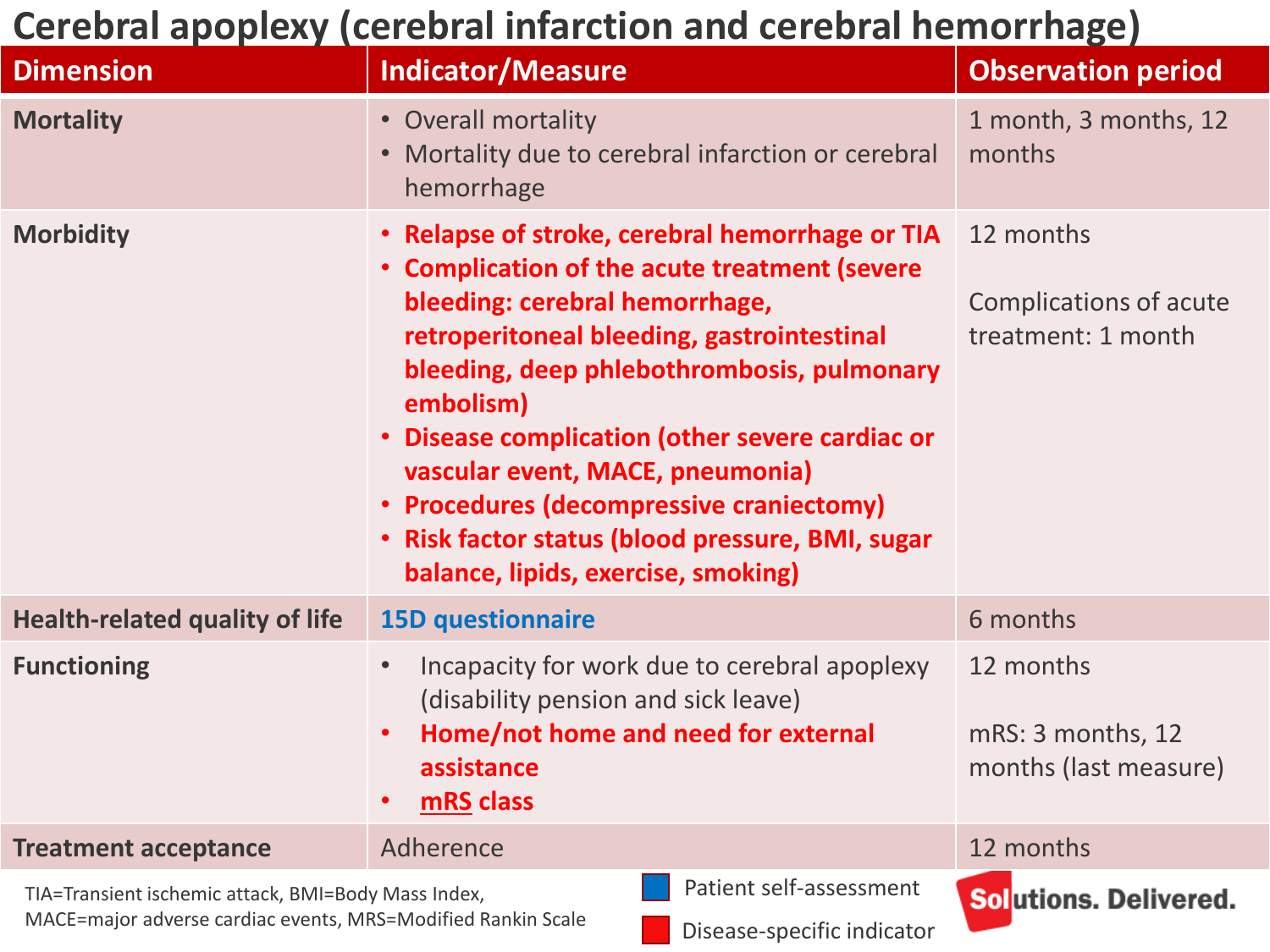#### **Alzheimer's disease**

| <b>Dimension</b>                         | <b>Indicator/Measure</b>                                                                                                                                                                                                                 | <b>Observation period</b>                         |
|------------------------------------------|------------------------------------------------------------------------------------------------------------------------------------------------------------------------------------------------------------------------------------------|---------------------------------------------------|
| <b>Mortality</b>                         | • Overall mortality<br>• Mortality due to Alzheimer's disease                                                                                                                                                                            | 12 months                                         |
| <b>Morbidity</b>                         | • Cognition status with CERAD exercise series<br>Depression status with Cornell's depression scale<br><b>Behavioral symptoms Cohen-Mansfield's agitation</b><br>$\bullet$<br>inventory (CMAI) (at least in institutional care)           | 12 months<br><b>Cornell and CMAI: 6</b><br>months |
| <b>Health-related</b><br>quality of life | <b>15D questionnaire</b> filled by the patient or proxy<br>Measured with 15D questionnaire also from the<br>informal caregiver                                                                                                           | 6 months                                          |
| <b>Functioning</b>                       | • Incapacity for work due to Alzheimer's disease<br>(disability pension and sick leave)<br>• CDR-SOB scale (can be also used to assess the<br>response capacity of 15D questionnaire*)<br>Home/not home and need for external assistance | 12 months<br>CDR-SOB: 6 months                    |
| <b>Treatment</b><br>acceptance           | Adherence (in outpatient care)                                                                                                                                                                                                           | 12 months                                         |

CERAD=The Consortium to Establish a Registry for Alzheimer's disease, CDR-SOB=The Clinical Dementia Rating Scale Sum of Boxes

Patient self-assessment

Disease-specific indicator

![](_page_20_Picture_5.jpeg)

\* Hongisto et al. 2015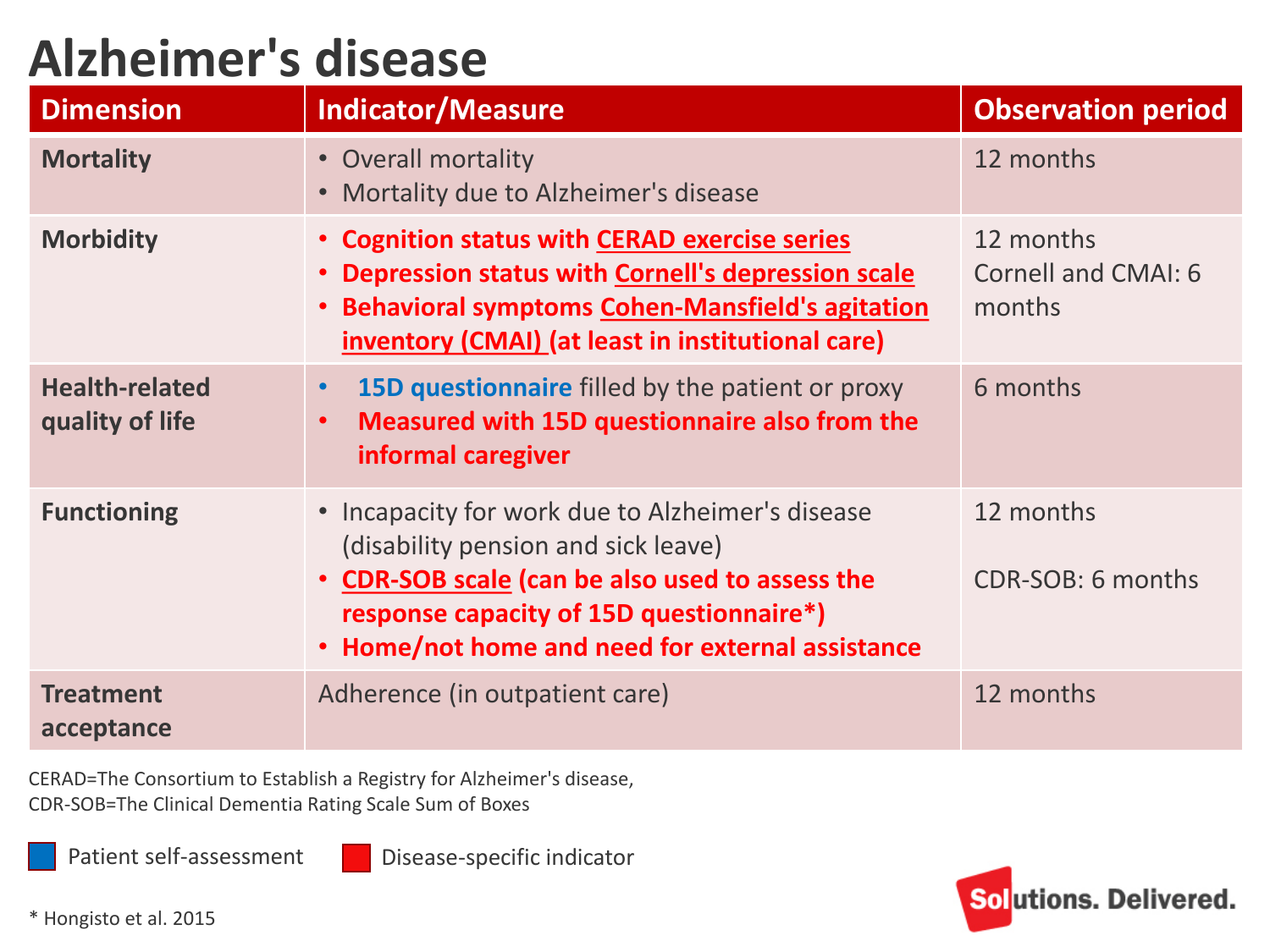#### **Depression**

| <b>Dimension</b>                         | <b>Indicator/Measure</b>                                                                                                     | <b>Observation period</b>           |
|------------------------------------------|------------------------------------------------------------------------------------------------------------------------------|-------------------------------------|
| <b>Mortality</b>                         | • Overall mortality<br>• Mortality due to depression                                                                         | 12 months                           |
| <b>Morbidity</b>                         | • MADRS depression scale<br>• Depression relapse<br>• Risk factor status (exercise, sleep, smoking,<br>alcohol, intoxicants) | 12 months<br><b>MADRS: 6 months</b> |
| <b>Health-related</b><br>quality of life | <b>15D questionnaire</b>                                                                                                     | 6 months                            |
| <b>Functioning</b>                       | • Incapacity for work due to depression (disability<br>pension and sickness absence)<br>• SOFAS for under 65 years old       | 12 months<br>SOFAS: 6 months        |
| <b>Treatment</b><br>acceptance           | Adherence                                                                                                                    | 12 months                           |

MADRS=Montgomery-Åsberg Depression Rating Scale, SOFAS=Social and Occupational Functioning Assessment Scale

![](_page_21_Picture_3.jpeg)

Patient self-assessment

![](_page_21_Picture_5.jpeg)

Disease-specific indicator

![](_page_21_Picture_7.jpeg)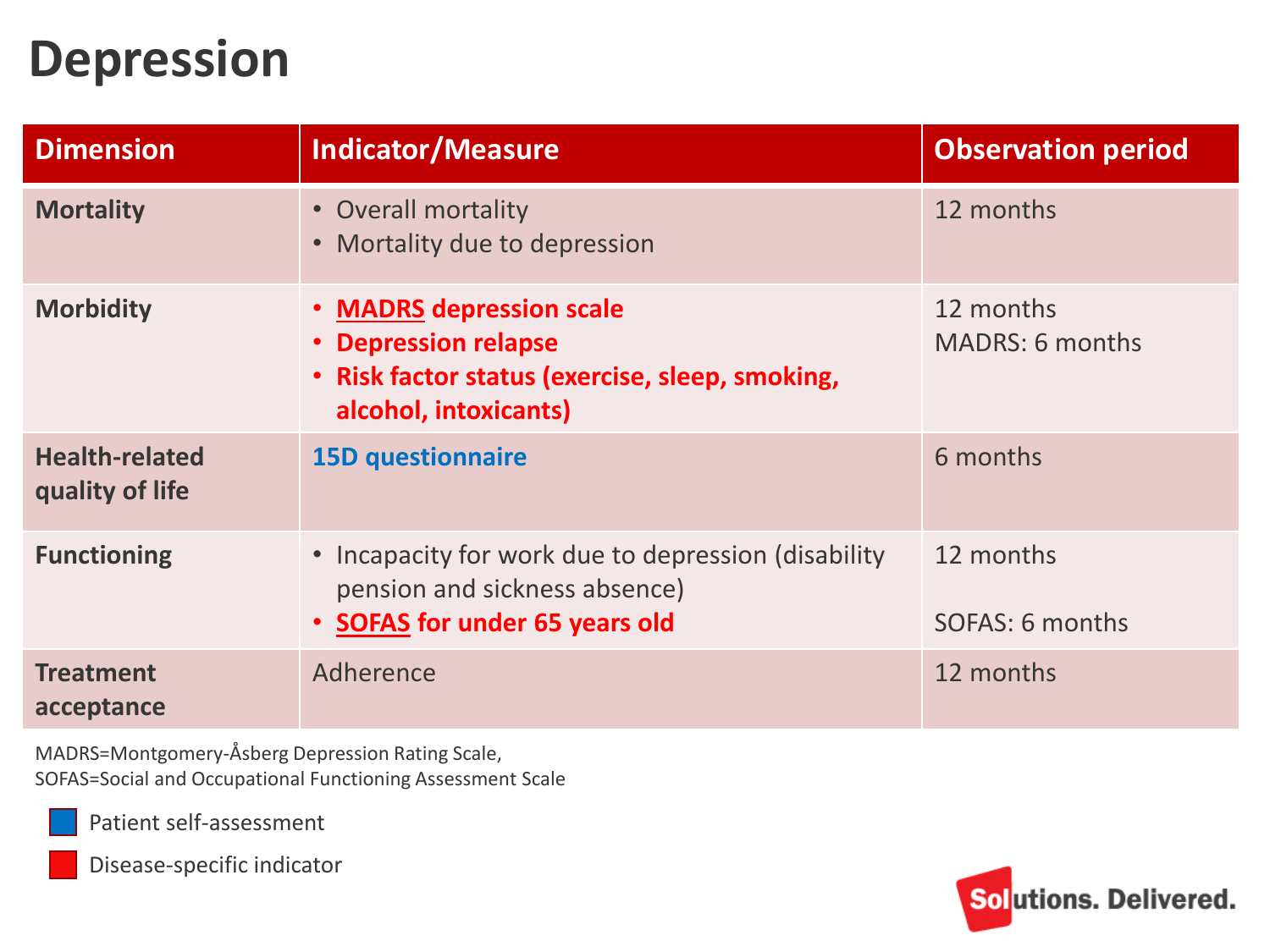## Applications of effectiveness indicators

- Assessment of the benefit received by an individual patient
- Characterisation of the patients who benefit from the treatment
- Comparison of alternative treatments within a treatment unit
- Comparison between treatment units or regionally
- Comparison between service providers
- Basis for resource allocation when connected to cost data
- After social and healthcare reform, producing and assessment of effectiveness data part of the system

![](_page_22_Picture_8.jpeg)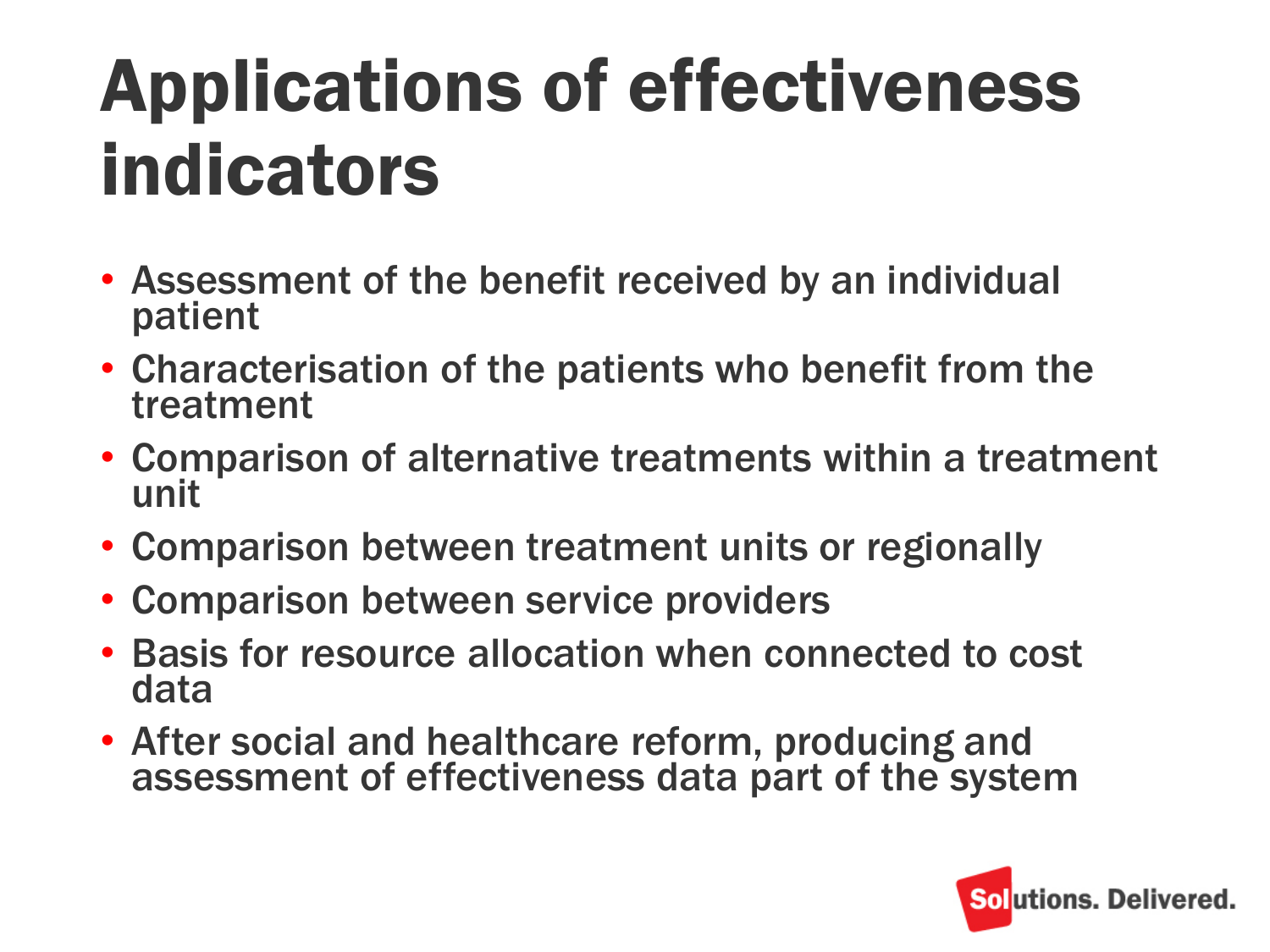#### Possible information sources of impact assessment

| <b>Mortality</b>                                    | <b>Morbidity</b>                                                 | <b>Health-</b><br>related<br>quality of life          | <b>Functioning</b>                                                   | <b>Treatment</b><br>acceptance                   |
|-----------------------------------------------------|------------------------------------------------------------------|-------------------------------------------------------|----------------------------------------------------------------------|--------------------------------------------------|
| Cause of<br>death<br><b>(Statistics</b><br>Finland) | Secondary and<br>primary<br>healthcare<br>notifications (THL)    | 15D can be<br>utilised within<br>quality<br>registers | Institutionalisat<br>n from<br>or Health<br>Regis                    | Medication<br>(Kela,<br>ePrescription/<br>Kanta) |
|                                                     | Patient records<br>(municipalities,<br>hospital districts        | Digital                                               | Occupational<br>absence<br>(Kela, Finnish<br>Centre for<br>Pensions) |                                                  |
|                                                     | andary and<br>primary<br>healthcare<br>treatment data<br>(Kanta) |                                                       |                                                                      |                                                  |

**Information collection part of quality register?**

THL=National Institute for Health and Welfare, Kela=Social Insurance Institution of Finland

![](_page_23_Picture_4.jpeg)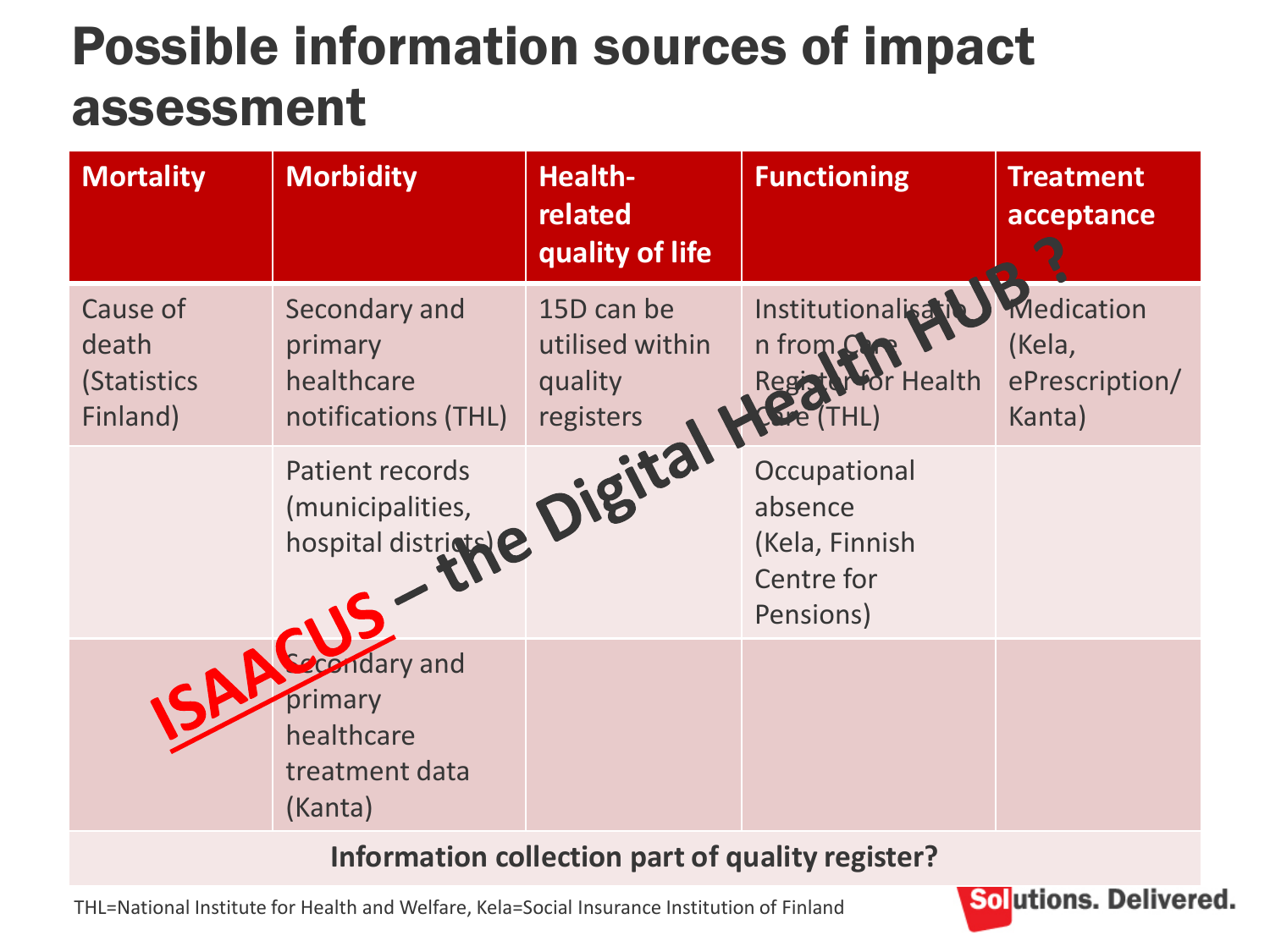### Current situation of information sources

- Information is behind separate permission process, change expected [\(legislative proposal](http://stm.fi/sote-tiedon-hyodyntaminen) on secondary use of data)
- Some disease-specific measures are not systematically entered in patient records or registers
- Quality registers are being built but national coverage still poor
- Regional data lakes under development, currently only one effectively in use
- Development of advanced data mining methods is fast but in child shoes and there is a lack of extensive knowledge

![](_page_24_Picture_6.jpeg)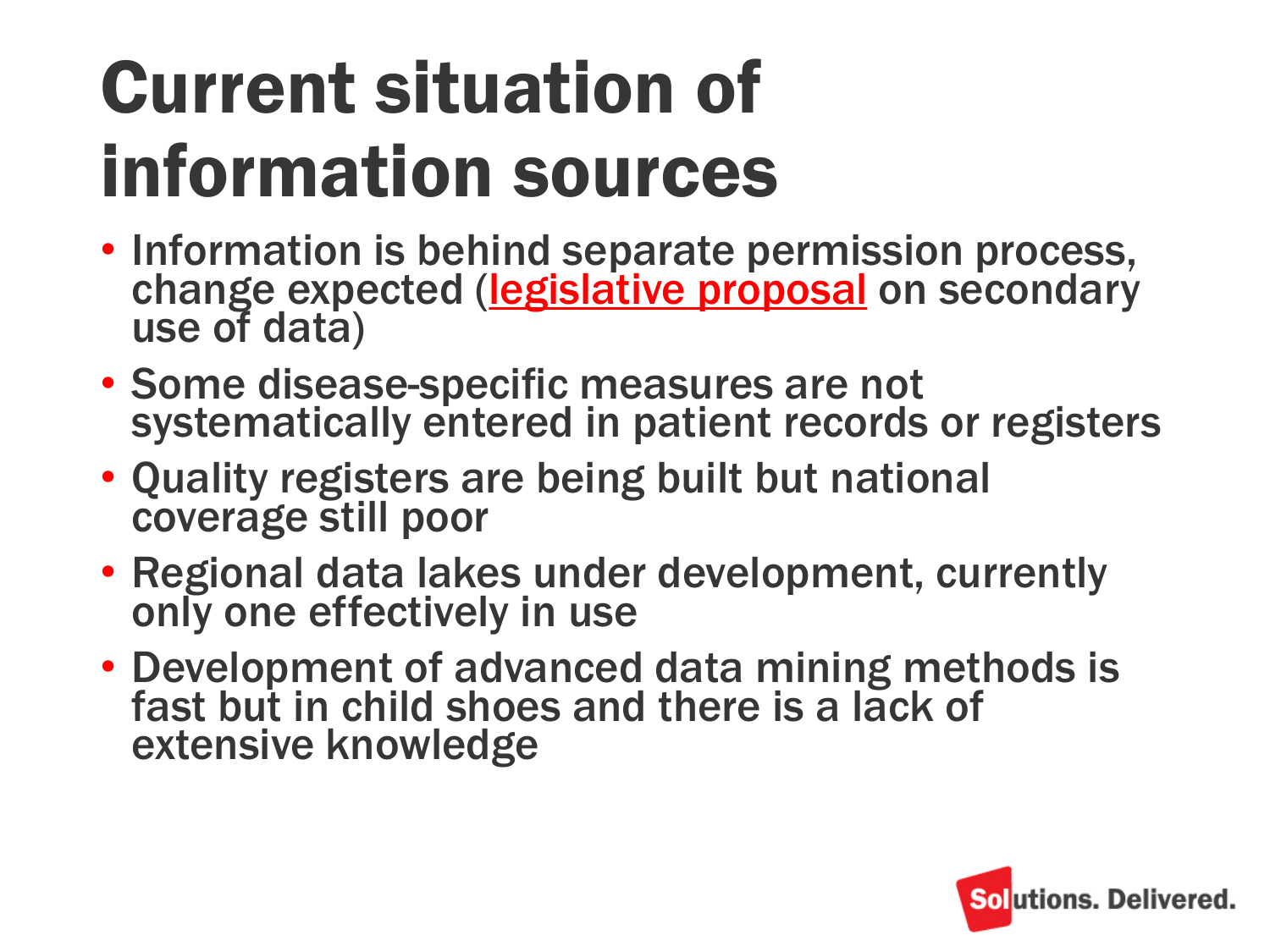### What next?

- Common principles for entering information
	- improve the quality of usable information (e.g. diagnoses, disease stage, causes of death etc)
- Automatisation of data transfer and mining
	- decreases the need for separate record in treatment units; these methods should be adopted as soon as possible
- Discussion on the realisation of the effectiveness evaluation
	- Who is the purchaser and who the provider of an impact assessment?
	- What is the assessment level? (healthcare unit, county or national)
- National pilot projects on effectiveness indicators are needed to assess their usability

![](_page_25_Picture_9.jpeg)